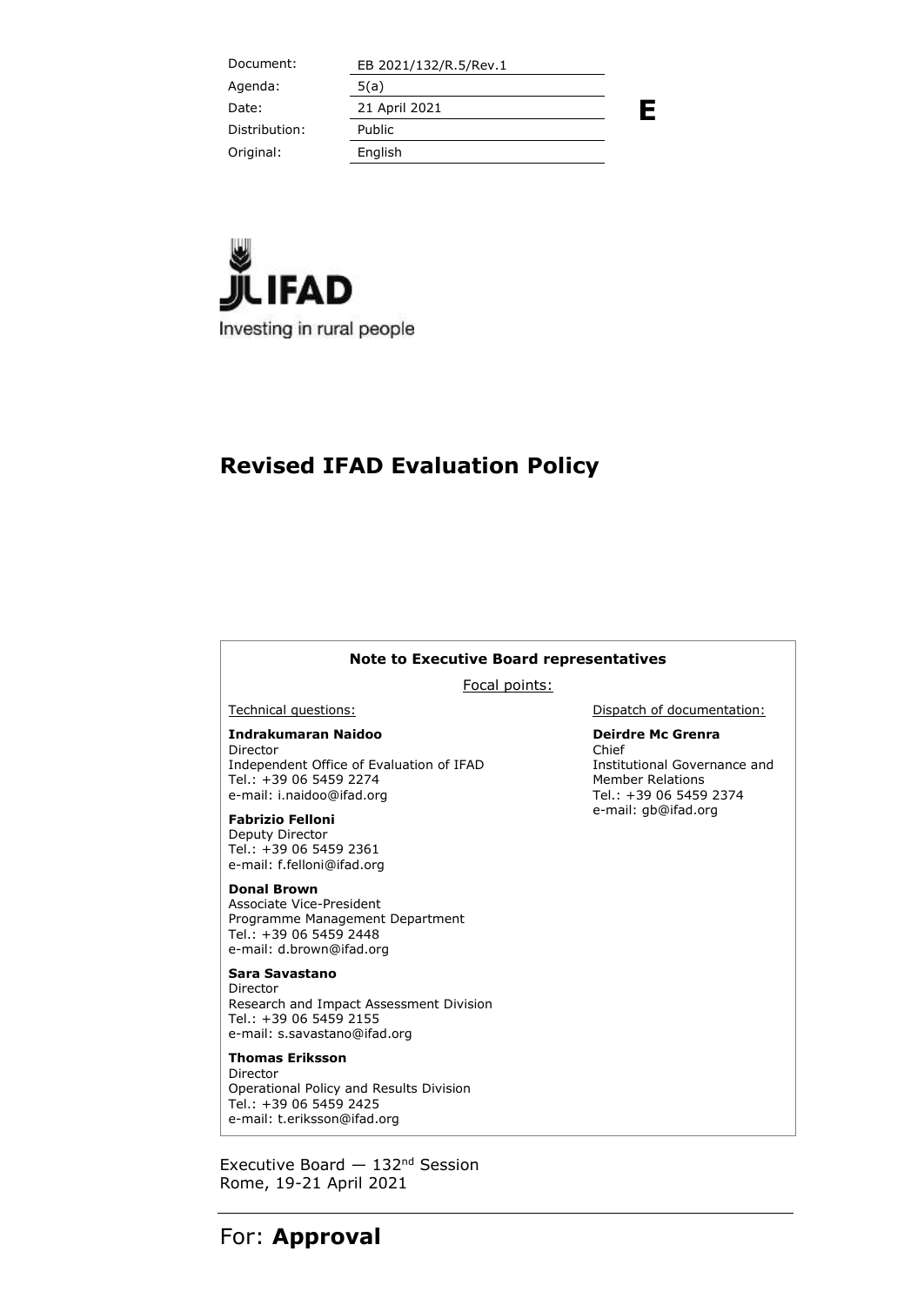# **Contents**

|      | <b>Abbreviations and acronyms</b>                                                                                     | ii.                          |
|------|-----------------------------------------------------------------------------------------------------------------------|------------------------------|
| Ι.   | <b>Introduction</b>                                                                                                   | 1                            |
|      | A. Rationale for a revised policy<br>B. What is new in the revised policy                                             | $\mathbf{1}$<br>$\mathbf{1}$ |
| Н.   | Purpose, coverage and audience                                                                                        | 2                            |
|      | A. Purpose<br>B. Coverage<br>C. Audience                                                                              | 2<br>3<br>$\overline{4}$     |
| III. | The evaluation function                                                                                               | 4                            |
|      | A. Self-evaluation<br>B. Independent evaluation                                                                       | 4<br>4                       |
|      | C. A theory of change to strengthen the evaluation function in<br><b>IFAD</b><br>D. Enhancing public access           | 5<br>8                       |
| IV.  | <b>Principles</b>                                                                                                     | 8                            |
|      | A. Usefulness<br>B. Impartiality and credibility<br>C. Transparency<br>D. Partnership, consultation and collaboration | 8<br>8<br>8<br>8             |
|      | E. Evaluability<br>F. Value for money/cost-effectiveness                                                              | 9<br>9                       |
| v.   | <b>Roles and responsibilities</b>                                                                                     | 9                            |
| VI.  | Independence and operational safeguards for IOE                                                                       | 10                           |
| VII. | <b>Continuous improvement of evaluation function</b>                                                                  | 13                           |
|      | VIII. Implementation of the policy                                                                                    | 13                           |

#### **Annexes**

- I. Detailed procedures to select, appoint and dismiss the Director, IOE
- II. Specific procedures for the hiring of IOE staff members
- III. Key elements of the terms of Reference of the Director of IOE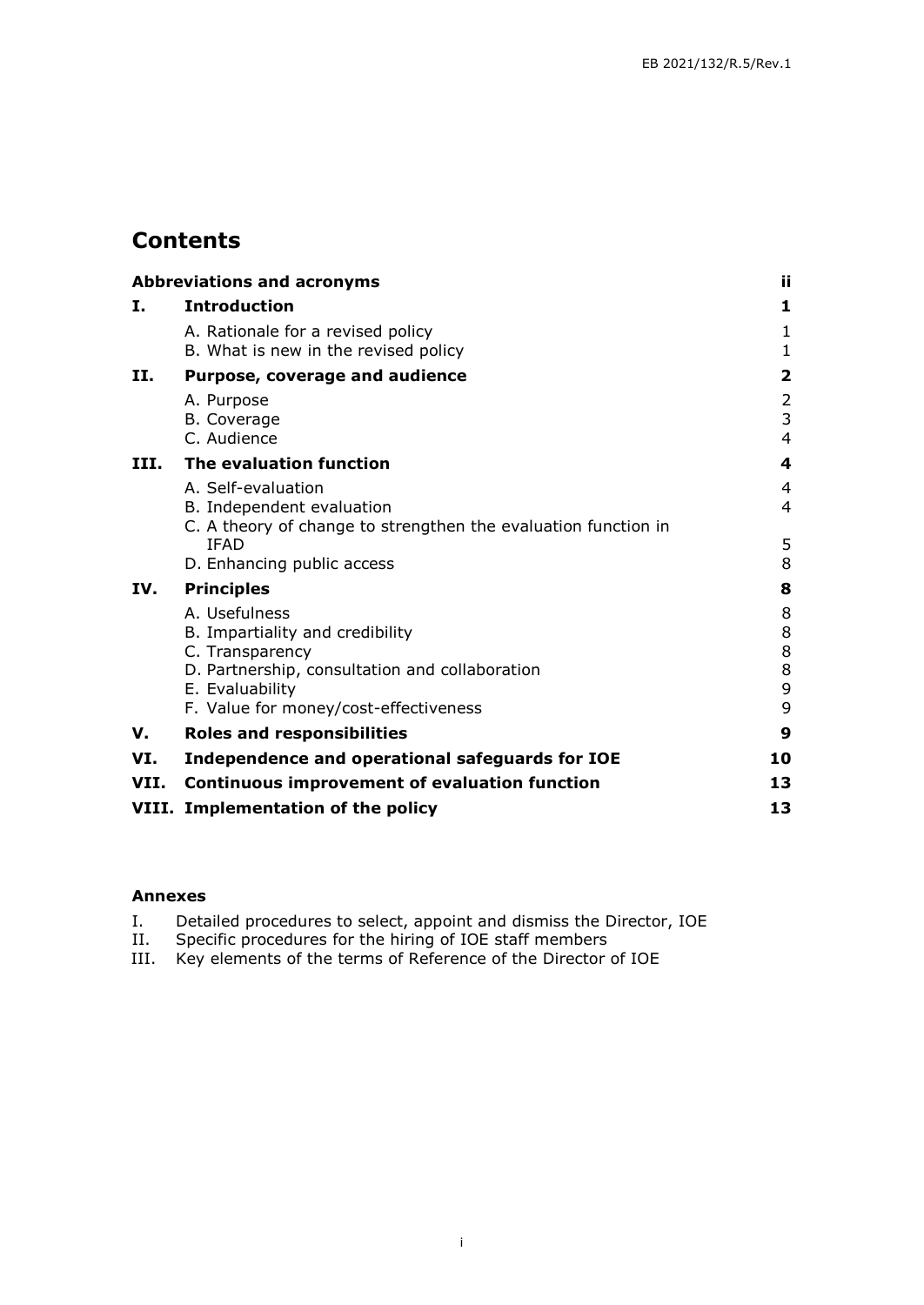# <span id="page-2-0"></span>**Abbreviations and acronyms**

| <b>DEF</b>  | Development Effectiveness Framework                                                          |
|-------------|----------------------------------------------------------------------------------------------|
| <b>ECG</b>  | <b>Evaluation Cooperation Group</b>                                                          |
| <b>EPR</b>  | external peer review                                                                         |
| IOE         | Independent Office of Evaluation of IFAD                                                     |
| OECD-DAC    | Organisation for Economic Co-operation and Development -<br>Development Assistance Committee |
| ToC         | theory of change                                                                             |
| <b>UNEG</b> | United Nations Evaluation Group                                                              |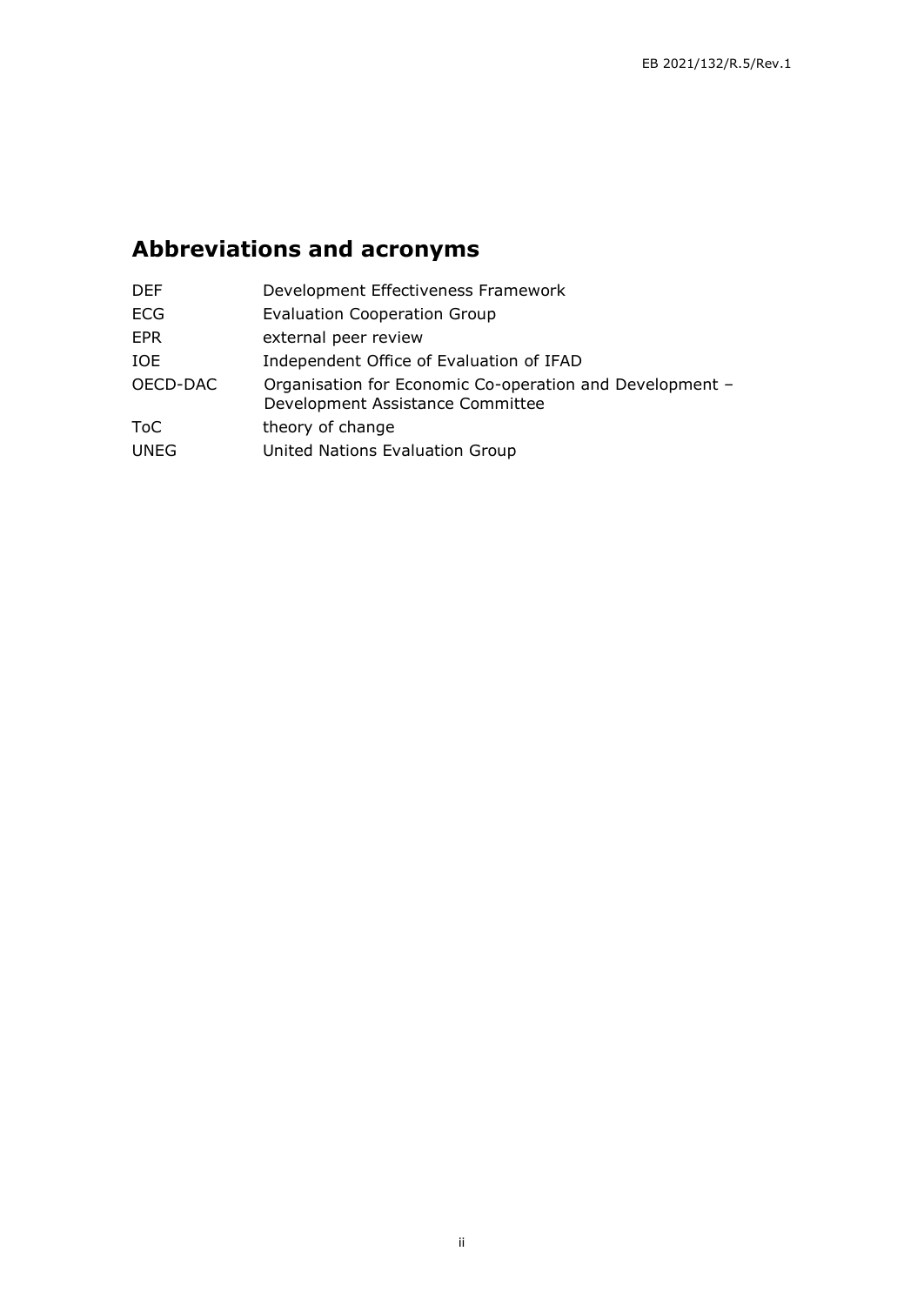# **Revised IFAD Evaluation policy**

## **I. Introduction**

#### **A. Rationale for a revised policy**

- <span id="page-3-1"></span><span id="page-3-0"></span>1. The second independent external peer review (EPR) $1$  of the IFAD evaluation function was conducted in 2019 by the Evaluation Cooperation Group (ECG). The peer review found that the overall structure and functioning of the evaluation system was on par with comparator institutions and consistent with established professional standards. However, the peer review highlighted the need for adapting to the changing environment and incorporating lessons from the past. It underscored the opportunity to strengthen the strategic relevance of evaluation and thus enhance its contribution to IFAD's development results.
- 2. The EPR specifically recommended that IFAD revise its evaluation policy to strengthen its evaluation function. These revisions aim to: (i) address the whole evaluation function; (ii) establish the core principles on which evaluation in IFAD rests and the core purposes evaluation is expected to serve; (iii) reaffirm the structural and functional independence of the Independent Office of Evaluation of IFAD (IOE); (iv) fully engage all IFAD stakeholders in revising the evaluation policy; (v) focus only on key strategic and structural issues and avoid details on products and processes; (vi) reflect international standards and practices for evaluation (e.g. ECG, United Nations Evaluation Group [UNEG], and Organisation for Economic Co-operation and Development – Development Assistance Committee [OECD-DAC]); and (vii) identify and agree on the responsibilities of the relevant IFAD governing bodies, Management and IOE in strengthening the Fund's evaluation function.

#### **B. What is new in the revised policy**

- 3. This new policy presents, for the first time, a comprehensive framework through which self-evaluation (conducted under the aegis of Management) and independent evaluation will be planned, conducted and used. The revised policy also seeks to promote complementarity and synergy between the two.
- <span id="page-3-2"></span>4. The revised policy clarifies that accountability and learning are objectives of evaluation and are embedded in a number of significant changes implemented over the recent past. It retains the features of the past policy to ensure that evaluations help IFAD account to its governing bodies, programme countries, donors and beneficiaries for being organizationally and developmentally effective. It also reflects IFAD's increasing focus on embracing a culture of evidence-based management to maximize development effectiveness, in which evaluation (both self and independent) has a critical role to play in providing evidence to increase both learning and accountability.<sup>2</sup> The revised policy, therefore, sets the broad framework through which evaluative evidence is produced and used within available resources. The policy emphasizes the effective use of evaluation products and learning from them. It also helps to ensure

<sup>-</sup><sup>1</sup> The independent EPR was discussed by the Evaluation Committee and approved by the Executive Board at its 127<sup>th</sup> session, in September 2019.

<sup>2</sup> IFAD has strengthened its efforts to create a culture of results-based management and to bring innovative thinking on development effectiveness to the organization. Since the first evaluation policy and its amendments were approved, IFAD has launched a new agenda for results management embodied in the Development Effectiveness Framework (DEF). Building on previous efforts to focus on results, the DEF was presented to the Executive Board in December 2016 with the objective of creating the structure needed to facilitate the use of evidence in decisions on designing and implementing projects. The DEF, which was approved by the Board in 2016, aims to develop a culture of results that goes beyond the standard approaches. Its key components include self-evaluation and an impact assessment system that links project reporting to corporate reporting.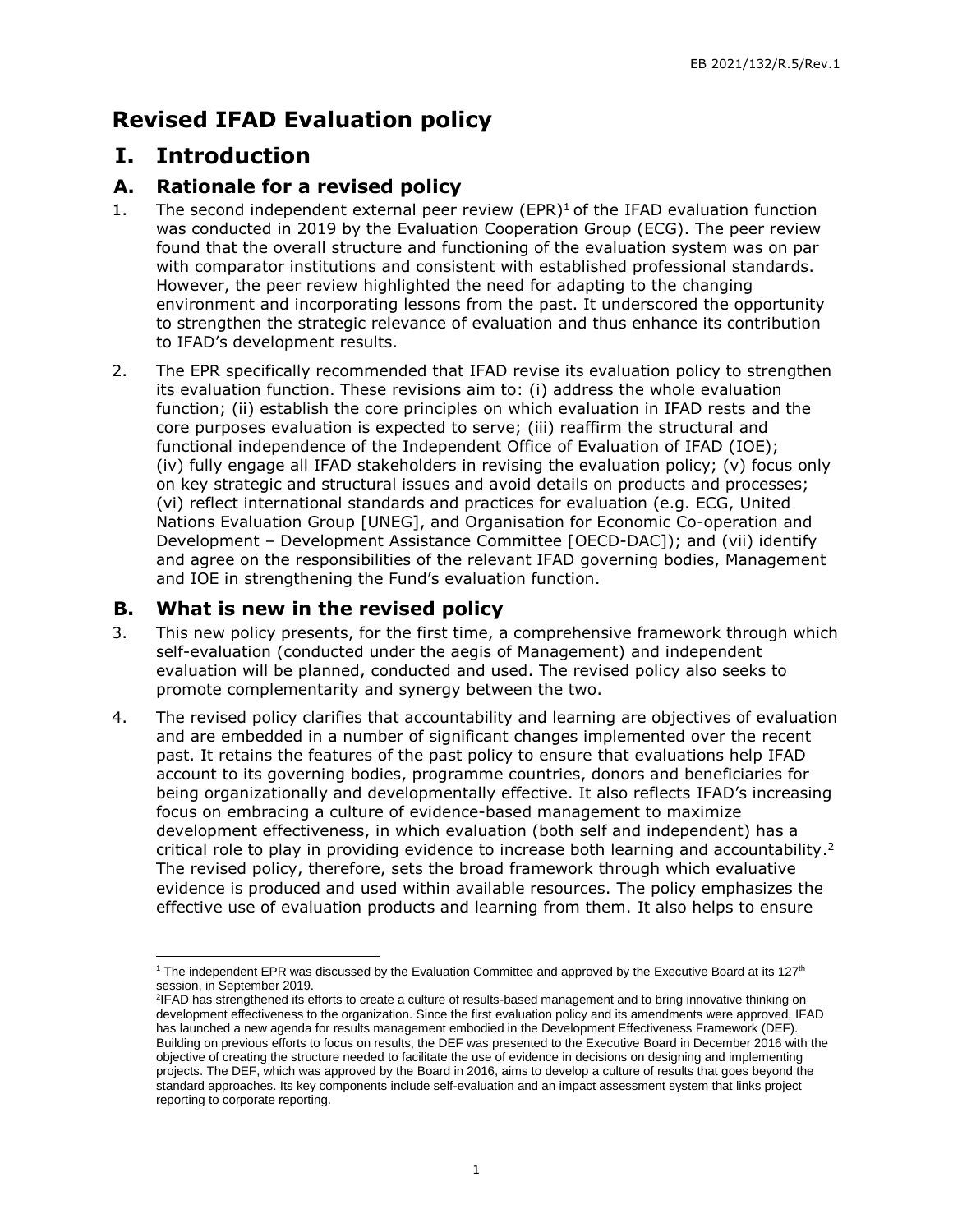that the significant steps that have been undertaken to create incentives and systems for evidence-based management contribute to a culture of learning.

- 5. The revised policy establishes, inter alia, core evaluation principles. Recognizing the importance of self-evaluation and independent evaluation, working together to promote development effectiveness through synergy, partnerships and collaboration is introduced as a core principle of evaluation. Usefulness, evaluability and value for money<sup>3</sup> are also enshrined as core evaluation principles. The key principles form the foundation of a newly introduced theory of change (ToC) that defines the institutional framework to strengthen the evaluation function.
- 6. Finally, the revised policy reflects Management's and IOE's shared drive to foster a culture of cooperation and consultation in the implementation of the policy through harmonization of processes and consultation at key stages of evaluations, consistent with the independence of IOE. Working jointly helps ensure that IFAD's evaluation function maximizes the contribution to the ultimate objective of improved rural livelihoods, poverty reduction, and inclusive and sustainable transformation of rural areas, in line with IFAD's mandate and strategic framework.

## **II. Purpose, coverage and audience**

#### **A. Purpose**

- <span id="page-4-1"></span><span id="page-4-0"></span>7. The overarching goal of the revised policy is to strengthen accountability and learning through the evaluation function in IFAD. The evaluation function plays a central role in improving IFAD policies, strategies and operations throughout their life cycle, by providing necessary evidence in a timely manner to decision makers. As such, a robust evaluation policy is key to enhancing the development and organizational effectiveness of the Fund.
- 8. Evaluation differs from monitoring, which is defined by OECD-DAC as a continuing function that uses systematic collection of data on specified indicators to provide management and the main stakeholders of an ongoing development intervention with indications of the extent of progress and achievement of objectives and progress in the use of allocated funds.
- 9. The revised evaluation policy is also in line with the Fund's other policies, strategies and priorities, including the Development Effectiveness Framework (DEF). It is also aligned with the 2030 Agenda for Sustainable Development principles of "leaving no one behind" and equity as it relates to characteristics such as gender, disability, age, ethnicity, health status and socio-economic conditions. The policy recognizes IFAD's strategic objectives, as laid out in its strategic framework and other key documents, $4$ and the need to ensure a strong focus on targeting, inclusion and the mainstreaming themes of environment and climate, gender, youth and nutrition. Evaluators should consider how different forms of discrimination and differential experiences (e.g. based on gender, age, race/ethnicity, power, social status, ability), and the way they interact, affect the intervention's implementation and results.
- 10. In addition, the revised evaluation policy follows the guidance of the ECG and UNEG as well as the practices of international financial institutions and the United Nations development system to include processes and mechanisms to safeguard and strengthen the independence of IOE.

  $3$  It is recognized that value for money applies to all activities undertaken by IFAD.

<sup>4</sup> The 2016-2025 Strategic Framework contains three strategic objectives: SO1: increase poor rural people's productive capacities; SO2: increase poor rural people's benefits from market participation; and SO3: strengthen the environmental sustainability and climate resilience of poor rural people's economic activities.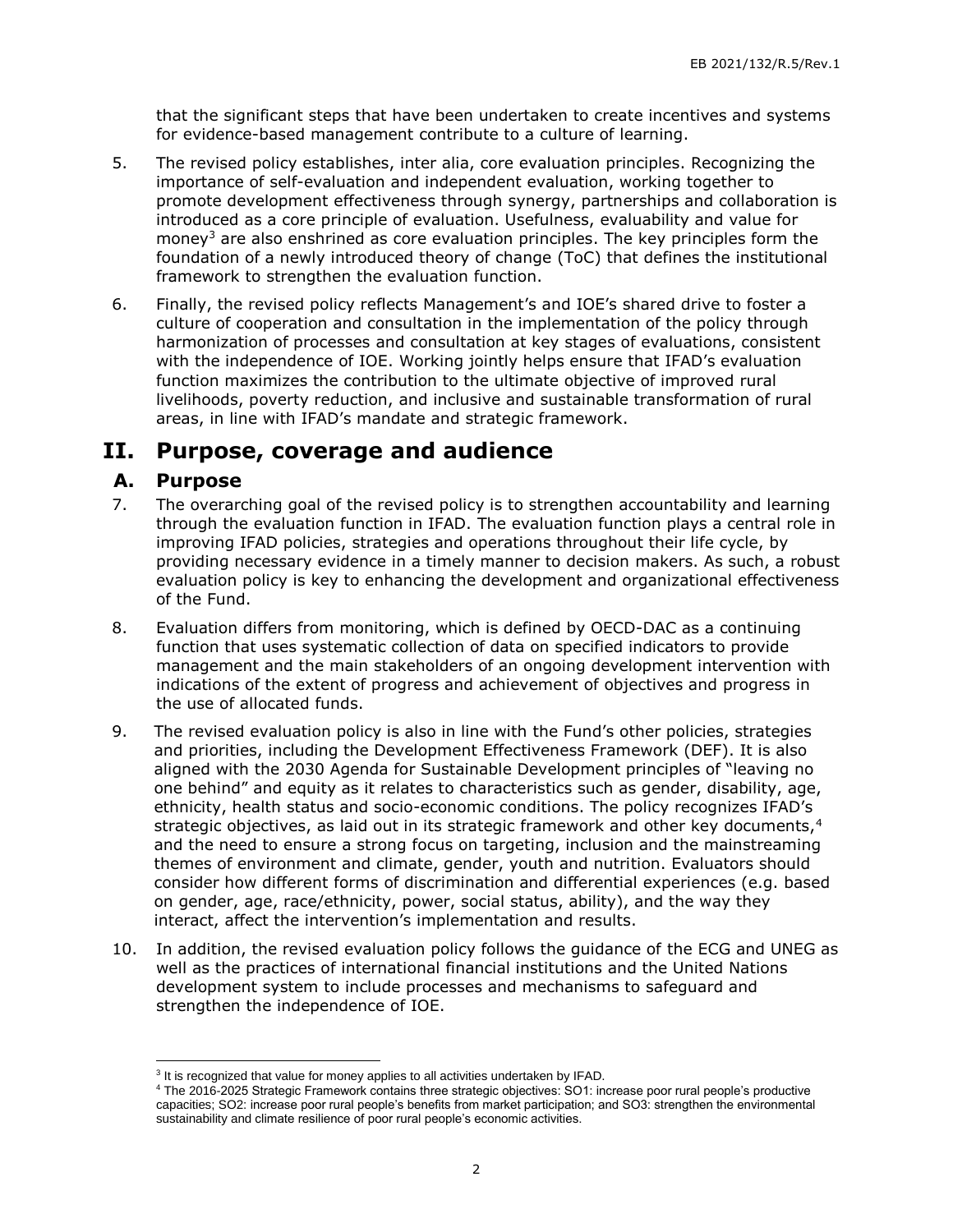- 11. To support IFAD in achieving greater development effectiveness, evaluation has two core objectives:
	- Promote accountability by providing an evidence-based assessment of results achieved through IFAD lending and non-lending support and for putting in place the necessary corporate business model, policies, strategies and guidance as well as resources and capacities to achieve these results; and
	- Contribute to enhanced learning, knowledge management and transparent feedback mechanisms to improve current and future policies, strategies, programmes, projects and processes.
- 12. These objectives will also serve to promote a results culture, evidence-based planning and adaptive management across IFAD to encourage a focus on development results, learning, and continuous quality improvement. To this end, the revised policy aims to strengthen IFAD's shift from a focus on inputs and processes to development results. The operationalization of the policy will require the preparation of: (i) a multi-year IOE evaluation strategy; (ii) a revised DEF, for self-evaluation; and (iii) a revised evaluation manual. This is further discussed in the last section of this document.
- 13. This revised policy seeks to foster demand for evaluation products and evidence by both IFAD Management and the Executive Board. This demand will be reflected in the preparation and implementation of work programmes for self-evaluation and independent evaluation.
- 14. The revised policy promotes the accountability of IFAD to the Executive Board and other governing bodies for its performance in contributing to development results. Achieving development outcomes is a shared responsibility of IFAD, government counterparts and other development partners, each with specific roles and responsibilities. This policy focuses on the role and responsibilities of IFAD.

#### **B. Coverage**

- <span id="page-5-0"></span>15. The revised policy covers IFAD's evaluation architecture as a whole. It clearly defines roles and responsibilities across the various components of the evaluation function, ensuring complementarity and avoiding unnecessary overlap and duplication. It continues to promote the fundamental guiding principles of evaluations and reaffirms the independence of IOE as further specified in this policy.
- 16. The revised policy focuses on strategic and higher-level principles and ensures that the coverage provided is in line with international standards and practices. In doing so, it recognizes the importance of strengthening evidence-based programming and the required enabling organizational framework as reflected in the IFAD corporate business model, policies, strategies and capacities.
- 17. As recommended by the 2019 EPR, this policy does not provide details of products, processes and methods of evaluation that may need frequent updating. Similarly, it does not provide details on the type of evaluations (independent and self) or on the underlying methodologies and approaches. However, it provides a framework for separate "living guidance documents" (e.g. IFAD evaluation manual) for independent evaluation and self-evaluation that, coordinated by IOE, will be developed by IOE and Management in consultation (as further elaborated in paragraph 64) and aligned with the policy (see box 1). These separate guidance documents can be updated without requiring a revision of the evaluation policy.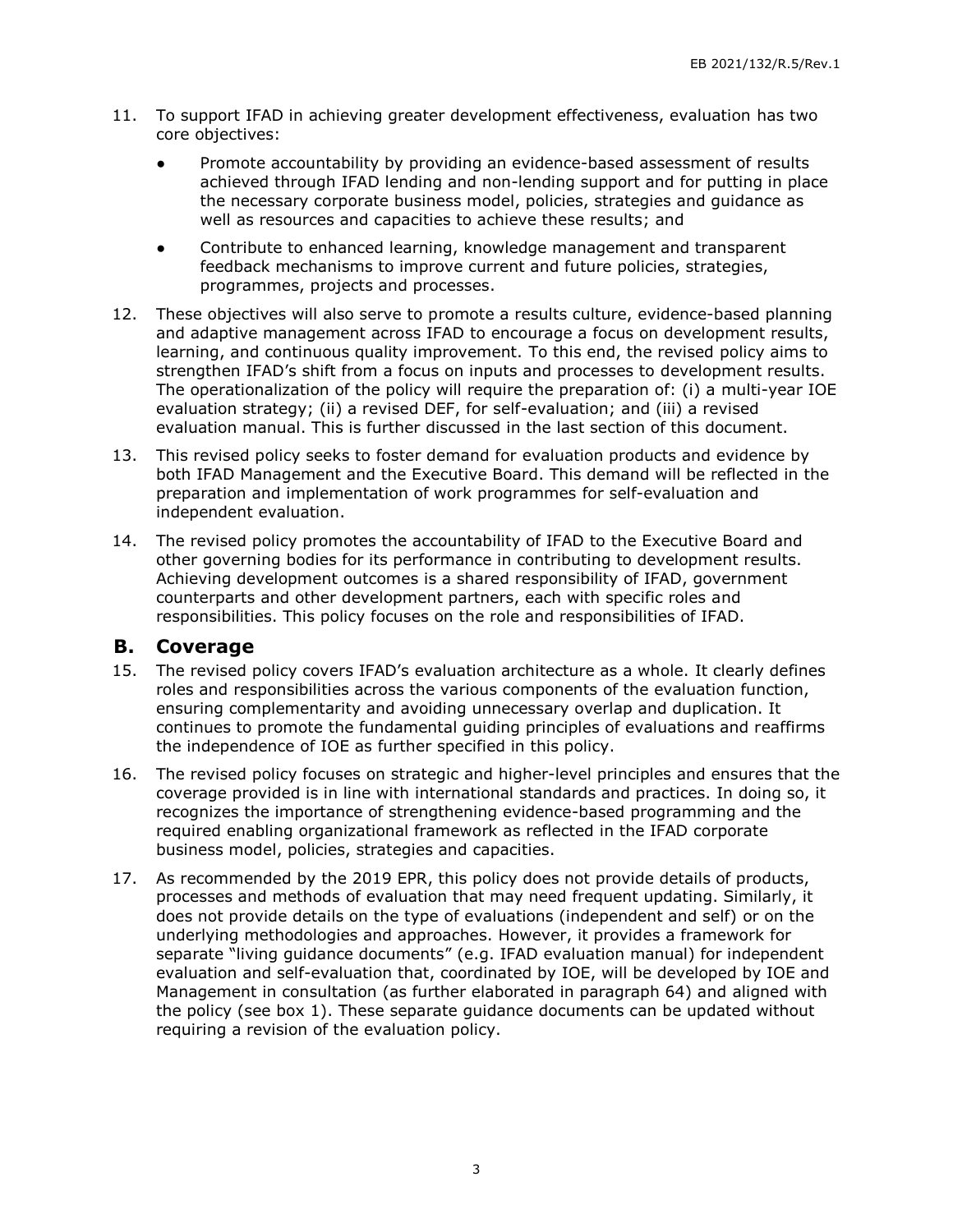#### Box 1 **The revised policy and related guidance documents, as recommended by the EPR (2019)**

The revised policy focuses on the higher-level SOs of evaluation at IFAD. It sets out the principles guiding both self-evaluation and independent evaluation.

A multi-year IOE evaluation strategy that outlines the direction for evaluation and bridges the policy and the evaluation work programme will be prepared after approval of this policy. The strategy will seek to align operational choices with policy, enable review and agreement on priorities and goals, and integrate experience and opportunities.

A revised evaluation manual will provide detailed guidance to help implement the revised policy. It will include details on products, processes and methods and will be a living document that is regularly updated based on experience.

## **C. Audience**

<span id="page-6-0"></span>18. The revised policy is directly relevant to IOE, IFAD Management and staff involved in planning, conducting or using evaluations as well as to the Fund's governing bodies, in particular the Executive Board and its advisory arm the Evaluation Committee. The revised policy is also relevant to all key stakeholders, including Member States, international organizations, national non-governmental partners and beneficiaries.

# **III. The evaluation function**

## **A. Independent evaluation**

- <span id="page-6-1"></span>19. Independent evaluation is conducted by IOE, an organizational unit that is structurally, functionally and behaviourally independent from those responsible for the design and implementation of what is being evaluated. IOE conducts a range of independent evaluations at different levels (from project to corporate) to strengthen accountability and learning.
- <span id="page-6-2"></span>20. IOE also independently validates selected self-evaluation products<sup>5</sup> prepared by Management and agreed with the Board, with the aim of contributing to strengthening the quality and credibility of the self-evaluation system. Similar to other international financial institutions and United Nations organizations, independent evaluation ensures that the whole evaluation function at IFAD follows internationally recognized good standards and practices.
- 21. Following recognized good international practices, there are principles and operational rules that are specific to the independent evaluation function, aimed at safeguarding the independence of IOE. These are covered further in section VI of this document as well as in the annexes.

#### **B. Self-evaluation**

<span id="page-6-3"></span>22. IFAD's self-evaluation system is part of the IFAD-wide evaluation architecture. Self-evaluation serves three important functions: to offer real-time feedback that enables Management to take immediate responsive actions to improve project design and implementation performance of IFAD policies, strategies and operations; to learn from experience and inform new measures; and to provide and report on aggregate impact of its operations for the corporate indicators laid out in the strategic framework. It enables Management to fulfil its responsibility to report performance, results and impact to the Executive Board, while providing necessary inputs to IOE to conduct validations of selected self-evaluations by IFAD. Beyond providing robust measurement of results for accountability, and impact on IFAD's main targets, the self-evaluation system is also the basis for operational performance management as well as learning and knowledge-sharing.

 $\overline{a}$ <sup>5</sup> Per current practice, IOE validates project-level self-evaluations.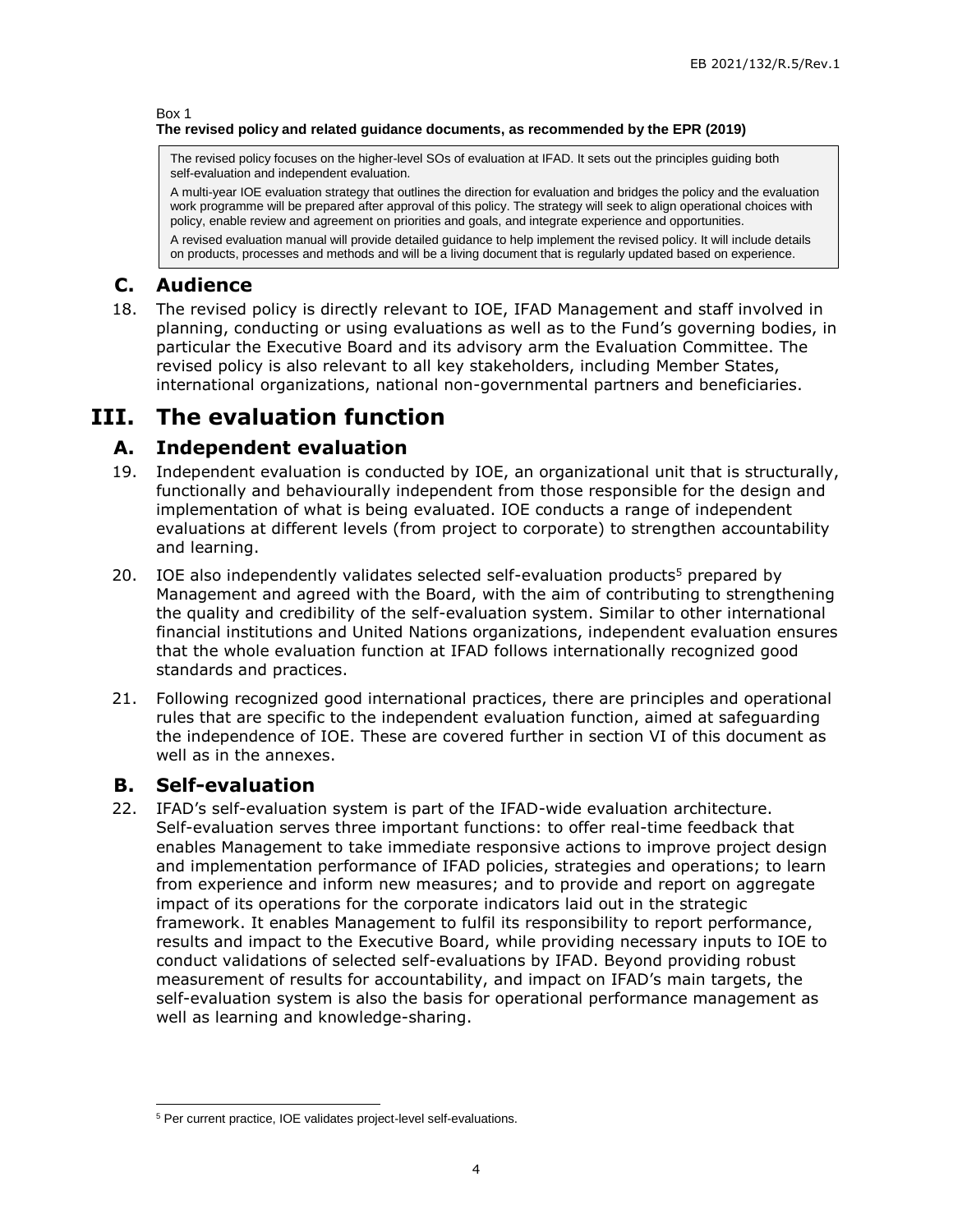- 23. Self-evaluation is conducted by operational units under IFAD Management, responsible for the concerned intervention, as well as by other units within the Fund explicitly entrusted with assessing the impacts of interventions.
- 24. Specific on-demand self-evaluations are conducted in response to requests from Management and sometimes the Board and other stakeholders, as well as to meet managerial and strategic needs to ensure that effective development is achieved.

#### **C. A theory of change to strengthen the evaluation function in IFAD**

- <span id="page-7-0"></span>25. The ToC presented in figure 1 identifies the necessary products, processes, steps and assumptions to strengthen the evaluation function and its contribution to organizational and development effectiveness. The logic illustrated in the ToC identifies the required inputs, and indicates how these inputs lead to outputs and outcomes that, in turn, ensure the achievement of IFAD's mandate of improved rural livelihoods, strengthened performance of programme countries towards poverty reduction, and the inclusive and sustainable transformation of rural areas. The ToC also identifies the key enablers and assumptions.
- 26. Based on the evaluation principles further elaborated upon in the next section, selfevaluations and independent evaluations provide products at different levels (figure 1, inputs/ activities). These products generate analysis and knowledge at the operational and institutional level (outputs) that can inform the design of projects, strategies, policies and business processes. At the next level, these outputs result in strengthened accountability, enhanced learning and a stronger results culture, leading to better evidence-based decision-making by IFAD governing bodies and Management, Member States and other partners (outcomes). This is expected to improve the organizational effectiveness of IFAD, as well as the performance of governments and other development partners. Ultimately, achieving the envisaged outcomes will help further IFAD's mandate to contribute to improved livelihoods, poverty reduction, and inclusive and sustainable rural transformation (impact).
- 27. As highlighted in figure 1 (enablers and assumptions), the value of evaluations is realized by enhancing their use and ensuring follow-up. Involvement of key stakeholders is vital in the selection, planning, conduct and follow-up to evaluations. This enhances transparency, responsiveness in the evaluation, credibility, ownership of results and learning through the entire process, and ensures a robust feedback mechanism. Learning should be linked to the implementation of IFAD's Knowledge Management Strategy and its future revisions. <sup>6</sup> Evidence and knowledge from selfand independent evaluative evidence bases should inform the formulation of policies, strategies and operations. Experience from these must inform the national, regional and global body of knowledge of IFAD that is actively used by relevant units, in line with IFAD's Knowledge Management Strategy. Responsibilities to ensure learning from evidence must be clarified and mechanisms for such learning must be in place across all relevant management units.
- 28. Strong accountability, transparency and effective learning are accomplished most effectively and efficiently by complementary and mutually reinforcing systems of self-evaluation and independent evaluation. This is ensured through enhanced evaluability as well as harmonized processes and systems. Systematic use of evidence in decision-making is facilitated by a culture of results, learning from evaluative findings, and strong accountability and oversight mechanisms to ensure the use of all evaluations. This in turn requires necessary oversight from IFAD governing bodies,

 $\overline{a}$ <sup>6</sup> [https://webapps.ifad.org/members/eb/126/docs/EB-2019-126-R-2-Rev-1.pdf.](https://webapps.ifad.org/members/eb/126/docs/EB-2019-126-R-2-Rev-1.pdf)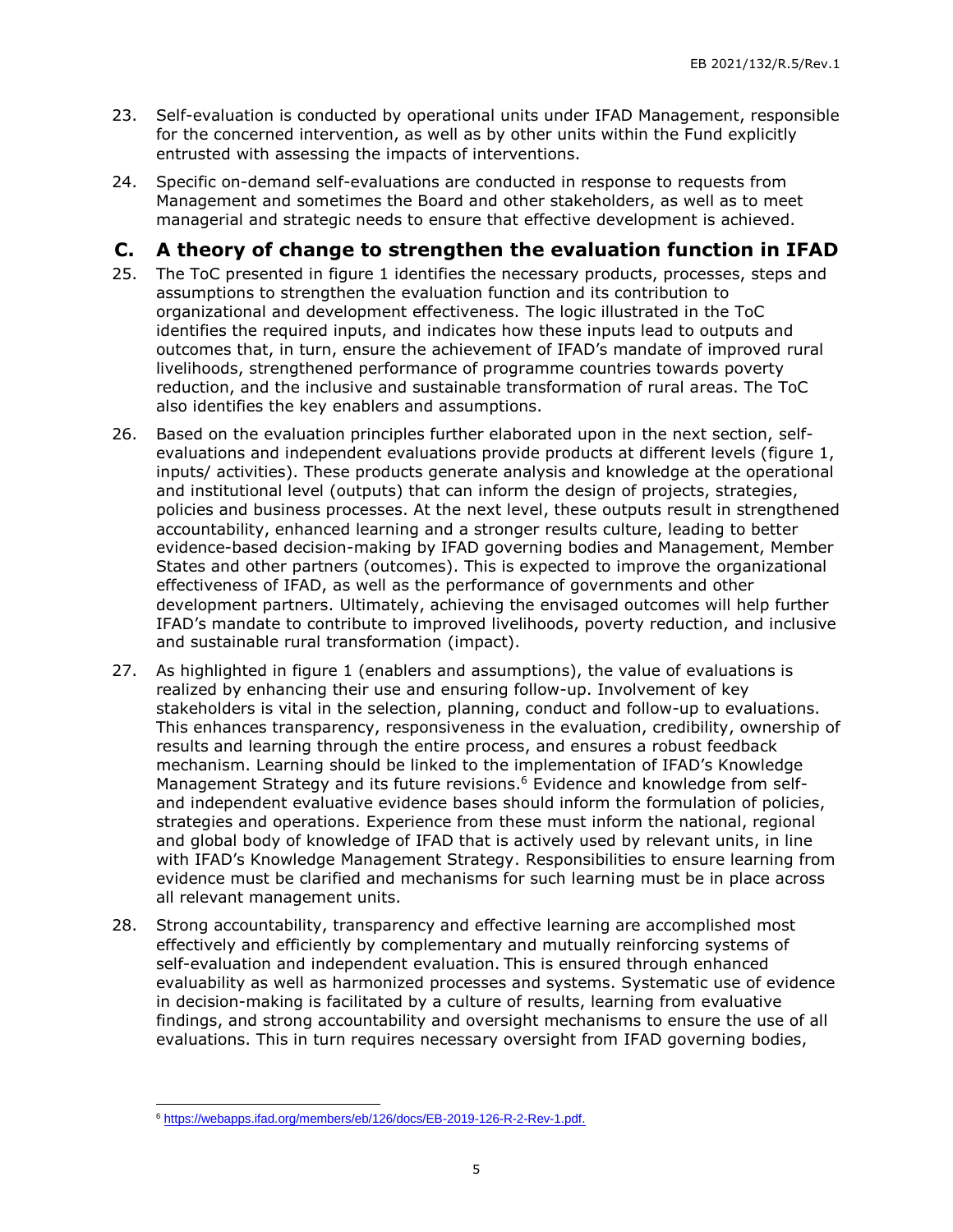strong organizational leadership, and robust feedback mechanisms to promote learning from evaluations.

- 29. Evaluations need to adhere to international norms and standards (e.g. those of the ECG, UNEG, and OECD-DAC). Evaluators follow IFAD's Code of Conduct. In addition, evaluations are conducted in line with the more specific ethical standards of UNEG, OECD-DAC and ECG.
- 30. While all evaluations are guided by their specific objectives, typically they seek to determine the performance of interventions along criteria<sup>7</sup> such as relevance, coherence, effectiveness, efficiency, impact, sustainability and any additional criteria customized to IFAD's mandate.

 $\overline{a}$ 

<sup>7</sup> Better Criteria for Better Evaluation: OECD/DAC Network on Development Effectiveness (2019).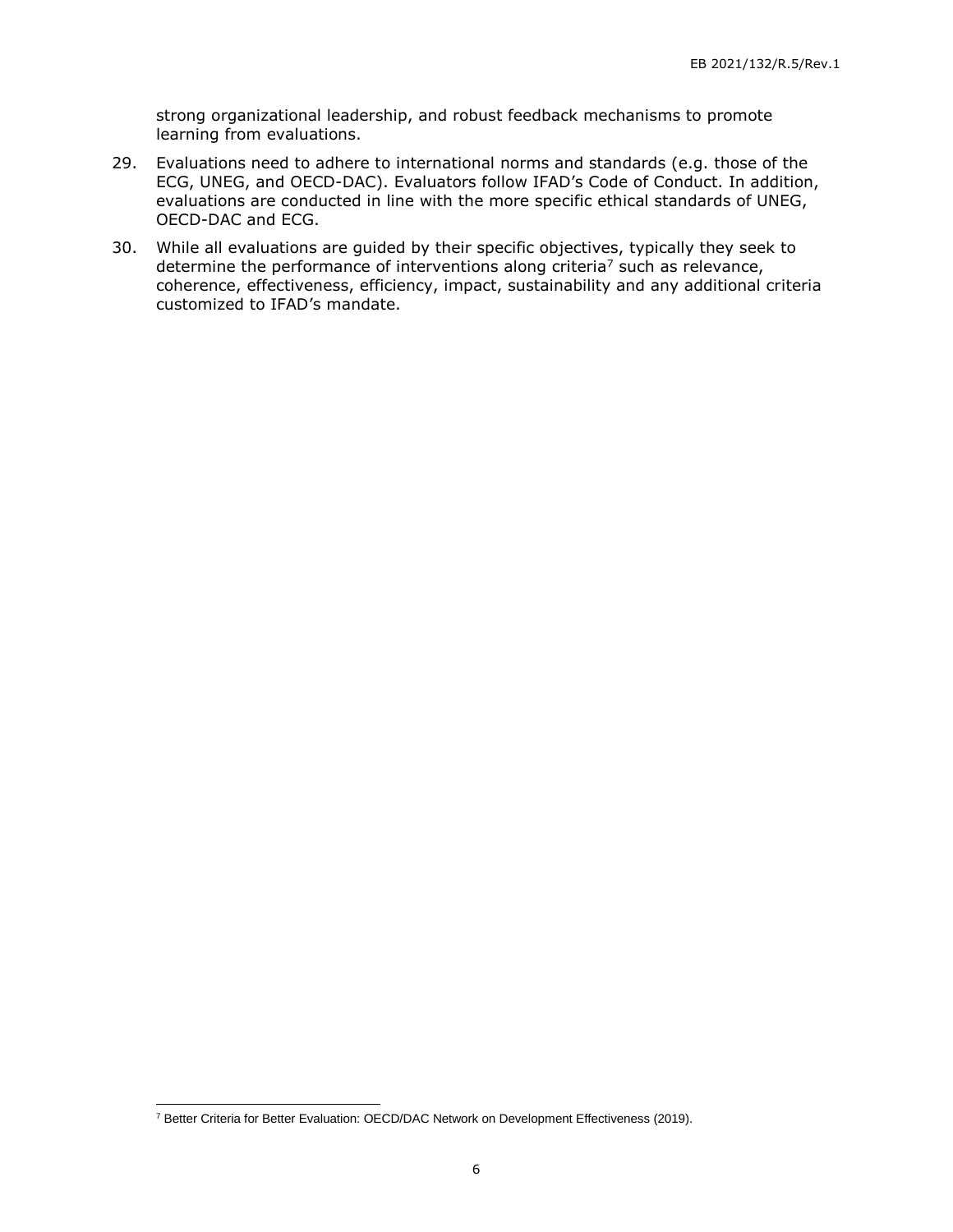#### Figure 1 **IFAD evaluation theory of change**

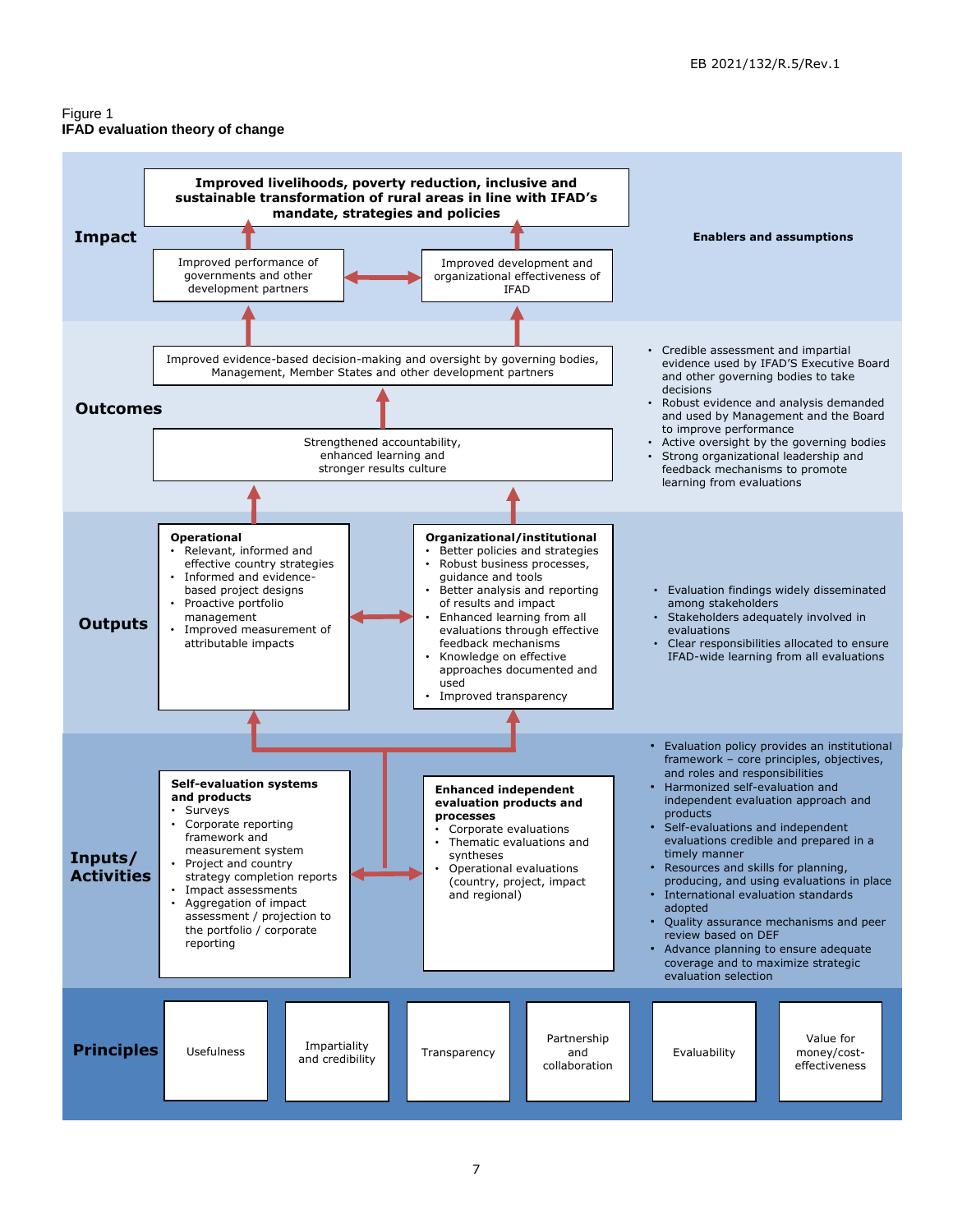## **D. Enhancing public access**

<span id="page-10-0"></span>31. Evaluation findings are communicated based on the requirements and needs of the intended users. All evaluations and related documents submitted to the Executive Board (and the Evaluation Committee) are made accessible to the public, as required by the IFAD Policy on the Disclosure of Documents (2010) and the principles of partnership, collaboration and transparency.

## **IV. Principles**

32. Drawing from the international norms and standards as outlined by the ECG, UNEG and OECD-DAC, the evaluation function at IFAD is driven by the following set of six key principles.<sup>8</sup>

#### <span id="page-10-1"></span>**A. Usefulness**

<span id="page-10-2"></span>33. For evaluations to be useful, they must be relevant, reliable and prepared in a timely manner to inform decision-making, learning or strengthening accountability for results. Usefulness is enhanced by the quality and credibility of the evaluations, as well as through close collaboration on the types/topics of evaluations to be conducted. Usefulness also relies on the work programme being demand-driven and knowledge gap informed, and the prevalence of a culture of evidence-based decision-making and learning.

## **B. Impartiality and credibility**

<span id="page-10-3"></span>34. Impartiality and credibility are key to evaluations (self and independent) achieving their intended impact. Evaluations need to be grounded in professional expertise and integrity, objectivity, rigorous approaches and methodologies, appropriate use of data (both qualitative and quantitative) and contextual knowledge. Credibility is embedded within the principle of impartiality and use of rigorous approaches. Evaluations are conducted by professionals who are technically competent in working towards the agreed dimensions of quality. To engender credibility, methodologies must be adapted to specific mandates but grounded in established internationally agreed standards. IFAD encourages the use of new, innovative approaches and methods.

#### **C. Transparency**

<span id="page-10-4"></span>35. Transparency of evaluation processes and outputs is an important principle. Credibility and ownership are enhanced through a transparent and consultative process that begins with the planning phase and continues through the implementation of recommendations. Engagement with the evaluand and feedback from stakeholders on the rationale, evaluation methodology, evidence base, emerging findings, conclusions and recommendations are an integral part of the IFAD evaluation framework.

#### **D. Partnership, consultation and collaboration**

- <span id="page-10-5"></span>36. Partnership with key stakeholders, consistent with the other principles (impartiality, credibility and independence, etc.), is critical for evaluations. Partnership ensures that evaluation is responsive; builds shared ownership of results; improves learning across stakeholders; and increases the probability of adoption of recommendations and subsequent implementation. The evaluation policy thus aims at the creation of partnerships in the evaluation process.
- 37. Consultation between Management and IOE ensures a common understanding of the work programme, norms, quality standards, and methods between self-evaluation and independent evaluation. With respect to independent evaluation, constructive

 $\overline{a}$ <sup>8</sup> The previous policy listed independence as the foremost principle and listed accountability, learning and partnerships as part of the section on "Evaluation principles and operational policies" [\(https://webapps.ifad.org/members/eb/116/docs/EB-](https://webapps.ifad.org/members/eb/116/docs/EB-2015-116-R-7-EB-2011-102-R-7-Rev-3-Revised-IFAD-evaluation-Policy.pdf)[2015-116-R-7-EB-2011-102-R-7-Rev-3-Revised-IFAD-evaluation-Policy.pdf\)](https://webapps.ifad.org/members/eb/116/docs/EB-2015-116-R-7-EB-2011-102-R-7-Rev-3-Revised-IFAD-evaluation-Policy.pdf).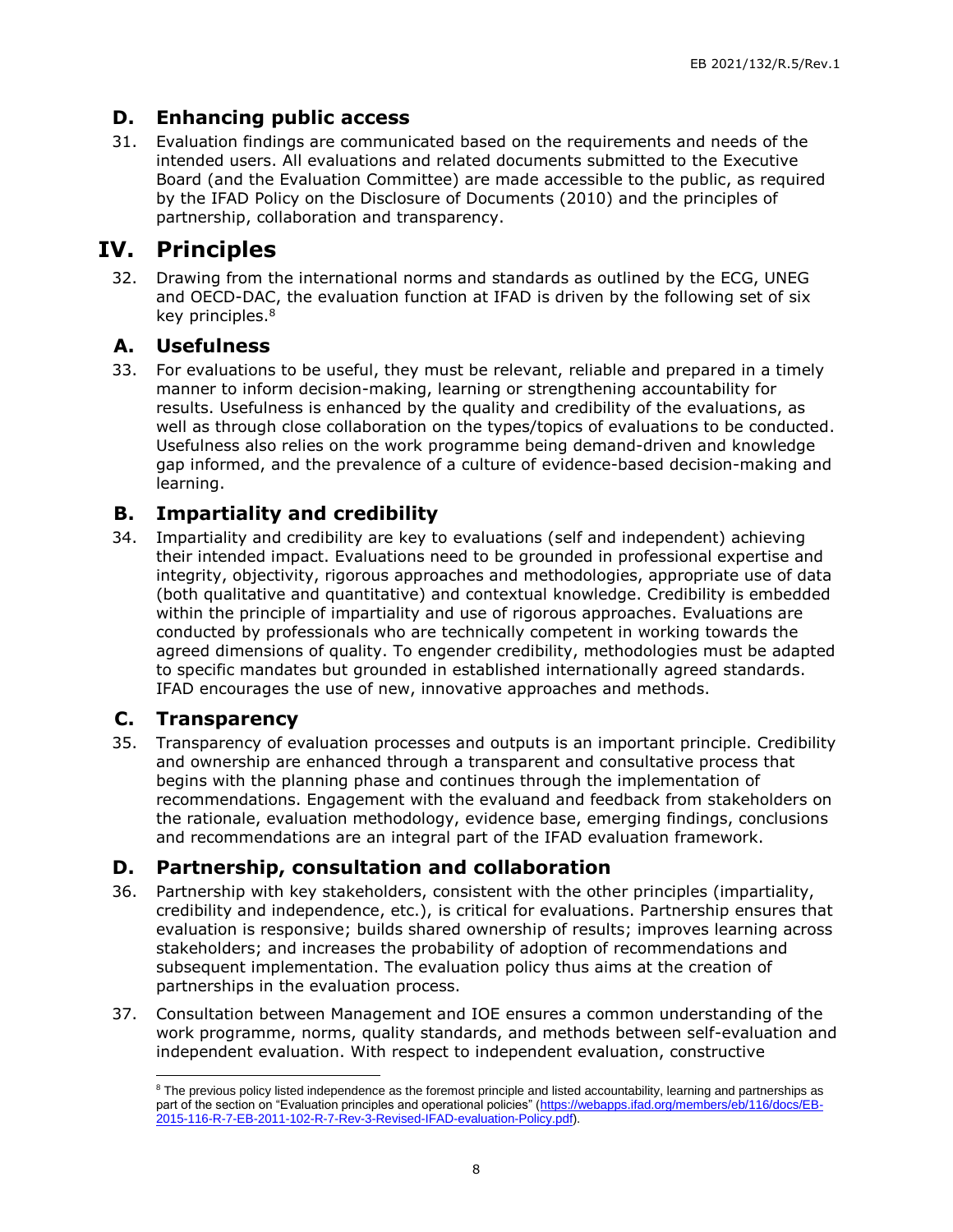collaboration between IOE and IFAD Management, as well as with their partners, notably the recipient countries, is essential both for generating evaluation recommendations and for enhancing ownership and uptake.

#### **E. Evaluability**

<span id="page-11-0"></span>38. Evaluability refers to the extent to which an activity or programme can be evaluated in a reliable and credible fashion and is central to a culture of results. <sup>9</sup> A strong focus on evaluability at the design stage facilitates monitoring and subsequent evaluation. It calls for the design of policies, strategies, programmes and projects to take into consideration the requirements of subsequent evaluation.

#### **F. Value for money/cost-effectiveness**

<span id="page-11-1"></span>39. Value for money is important to maximize the development impact of aid by focusing both on results and costs. This implies focusing on three dimensions: economy, efficiency and effectiveness.<sup>10</sup> Value for money is about finding the right balance among these three dimensions and cannot be assessed through any of these dimensions in isolation. The process of selection, planning, conduct and feedback loop of both self-evaluations and independent evaluations should reflect these three value-for-money dimensions. In doing so, there should be a consideration of proportionality in terms of the expected benefits deriving from an evaluation (and the different steps in conducting it) and its findings, relative to the cost of the evaluation. The evaluation function should therefore embrace the principle of cost-effectiveness. These considerations nonetheless need to underpin all evaluative work at IFAD while recognizing that quantifying benefits could be challenging, benefits may not become immediately visible but come to be appreciated in the medium-long term, and priorities for evidence may vary among the different stakeholders.

## **V. Roles and responsibilities**

- 40. Evaluation is a shared responsibility of the Executive Board (supported by the Evaluation Committee), Management and IOE.
- <span id="page-11-2"></span>41. **The Executive Board** holds Management accountable for performance and results of all IFAD activities, including through evaluation findings. It approves the evaluation policy and its amendments and is responsible for its implementation. It provides oversight and guidance on measures to strengthen the self-evaluation and independent evaluation functions and approves measures to encourage learning and enhance organizational performance and results that emerge from evaluations. In that context, it ensures that IOE findings and recommendations are adequately incorporated in future strategies, policies and programmes. With specific reference to IOE, the Executive Board: safeguards the independence of IOE (see section VI); approves and monitors the delivery of the IOE work programmes and recommends the corresponding budget for approval by the Governing Council; and appoints and dismisses the Director, IOE for cause. Finally, the Executive Board requests peer/external reviews of the evaluation function.
- 42. **The Evaluation Committee** oversees the evaluation function on behalf of the Executive Board and advises the Executive Board on evaluation matters, particularly on assessing the self-evaluation and independent evaluation functions and on measures to enhance organizational performance and results that emerge from evaluation. It monitors the implementation of the evaluation policy, makes recommendations to the Executive Board and oversees implementation of IOE

 $\overline{a}$ <sup>9</sup> OECD-DAC (2002): Glossary of Key Terms in Evaluation and Results Based Management.

<sup>&</sup>lt;sup>10</sup> Economy: procuring inputs in the appropriate amounts and quality at the best price. Efficiency: how well the inputs are being used to produce outputs. Effectiveness: how well the outputs from an intervention are producing outcomes.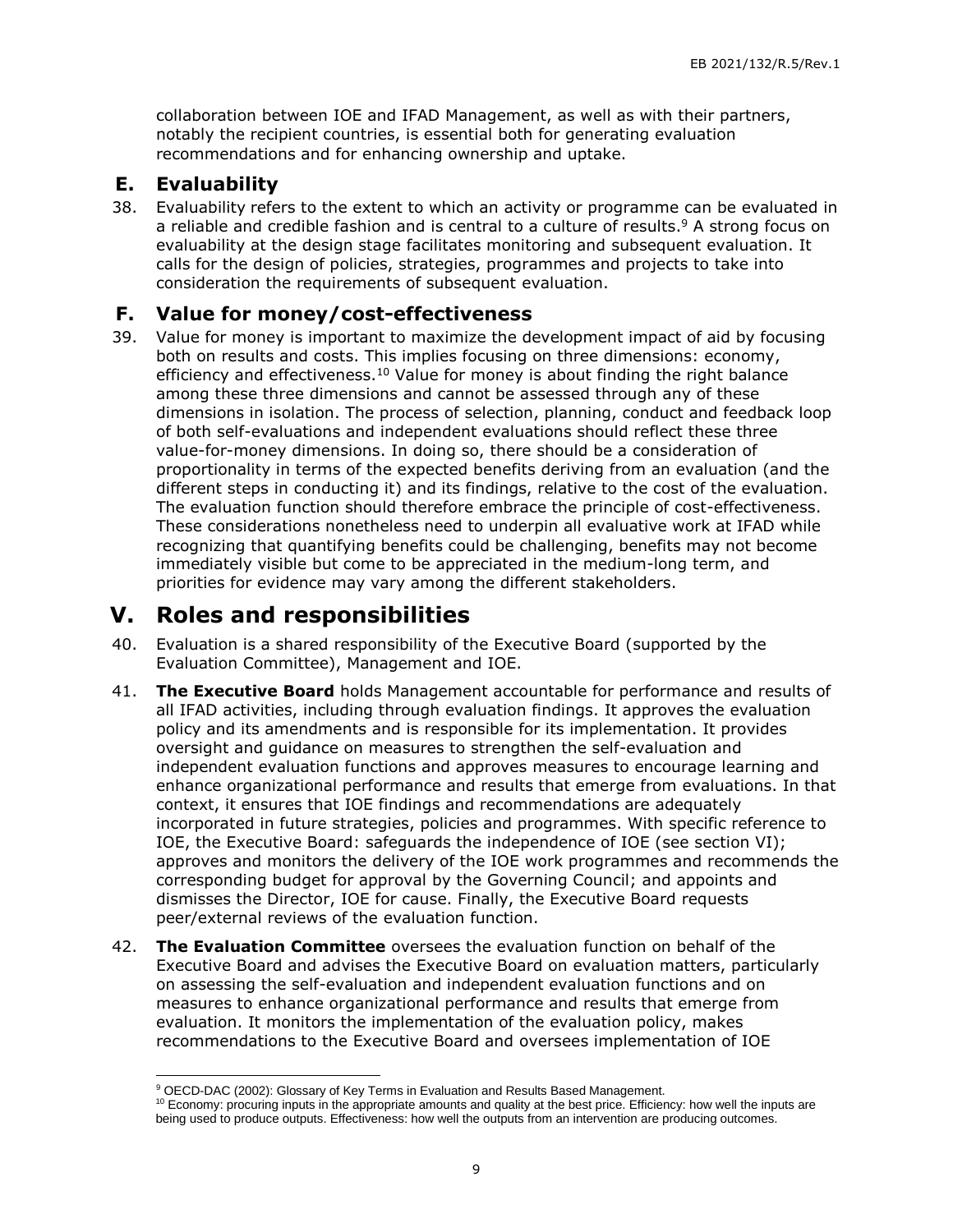recommendations and agreed follow-up by IFAD Management. In doing so, it ensures that self-evaluations and independent evaluations provide adequate coverage of IFAD's policies, strategies and operations. It also ensures that independent evaluations are shielded from external influences and the impartiality of selfevaluations is assured. The Evaluation Committee reviews the IOE work programme and budget and makes recommendations to the Executive Board; it also reviews selected evaluation documents (independent and self) to ensure learning and accountability from all evaluations. The Committee reviews the report of the search panel for the selection and appointment of the Director, IOE. The Chair of the Evaluation Committee is also responsible for the annual performance appraisal of the Director, IOE.

- 43. **IFAD Management** is responsible for reporting on the performance and results of IFAD to the governing bodies. It ensures that evaluations are utilized to maximize learning within the organization and inform future interventions including projects, policies, and strategies through adaptive learning approaches and mechanisms to ensure learning from evaluations. In that respect, it provides a Management response to recommendations of independent evaluations and reports on the implementation of the response. Management provides, in a timely manner, all available data and information requested by IOE for conducting evaluations. It is responsible for allocating adequate human and financial resources during project design and implementation to ensure that IFAD policies, strategies, programmes and projects operations are evaluable. Management: establishes the coverage and modalities for an effective self-evaluation system, in consultation with IOE, in order to avoid redundancy; ensures that self-evaluations are of high quality, adequately resourced and supported by methodological guidance; and reports periodically to the Executive Board on the status of self-evaluation. Importantly, Management ensures respect of IOE's independence, consultation with IOE, and full disclosure of information and support necessary for IOE to conduct evaluations.
- 44. **IOE** reports to the Executive Board. It interacts systematically with the Evaluation Committee and its work is reviewed by the Committee, as specified above. IOE provides necessary independent assessment of IFAD's performance and development effectiveness to the Executive Board and Management through its evaluations, reporting and dissemination of findings. It develops a workplan through a consultative process establishing rationale, priorities, products and the necessary budget, and conducts evaluations engaging with key stakeholders during the evaluation process. IOE sets norms and standards for evaluations in line with international standards promoted by evaluation networks (e.g. OECD-DAC Evalnet, UNEG, ECG) and professional associations, and coordinates with Management the use and implementation of the standards in self-evaluation. IOE reviews self-evaluations and may periodically evaluate the functioning of the evaluation system. It disseminates evaluation findings to Member States and key stakeholders in accordance with the IFAD Policy on the Disclosure of Documents (2010). Finally, IOE participates in external forums on evaluation, contributing to the discussion, and updating and enhancing its own evaluative expertise.

## **VI. Independence and operational safeguards for IOE**

<span id="page-12-0"></span>45. Independence of judgement of IOE, underpinned by the principles that drive evaluation in IFAD, is essential to maximize the benefits of an evaluation system. It contributes to legitimacy and credibility, minimizes bias, and ensures that evaluations are free from external or internal influence or pressure as well as from perceived or real conflict of interest. This policy recognizes three key dimensions of independence that are fully upheld by IOE and selectively in self-evaluation: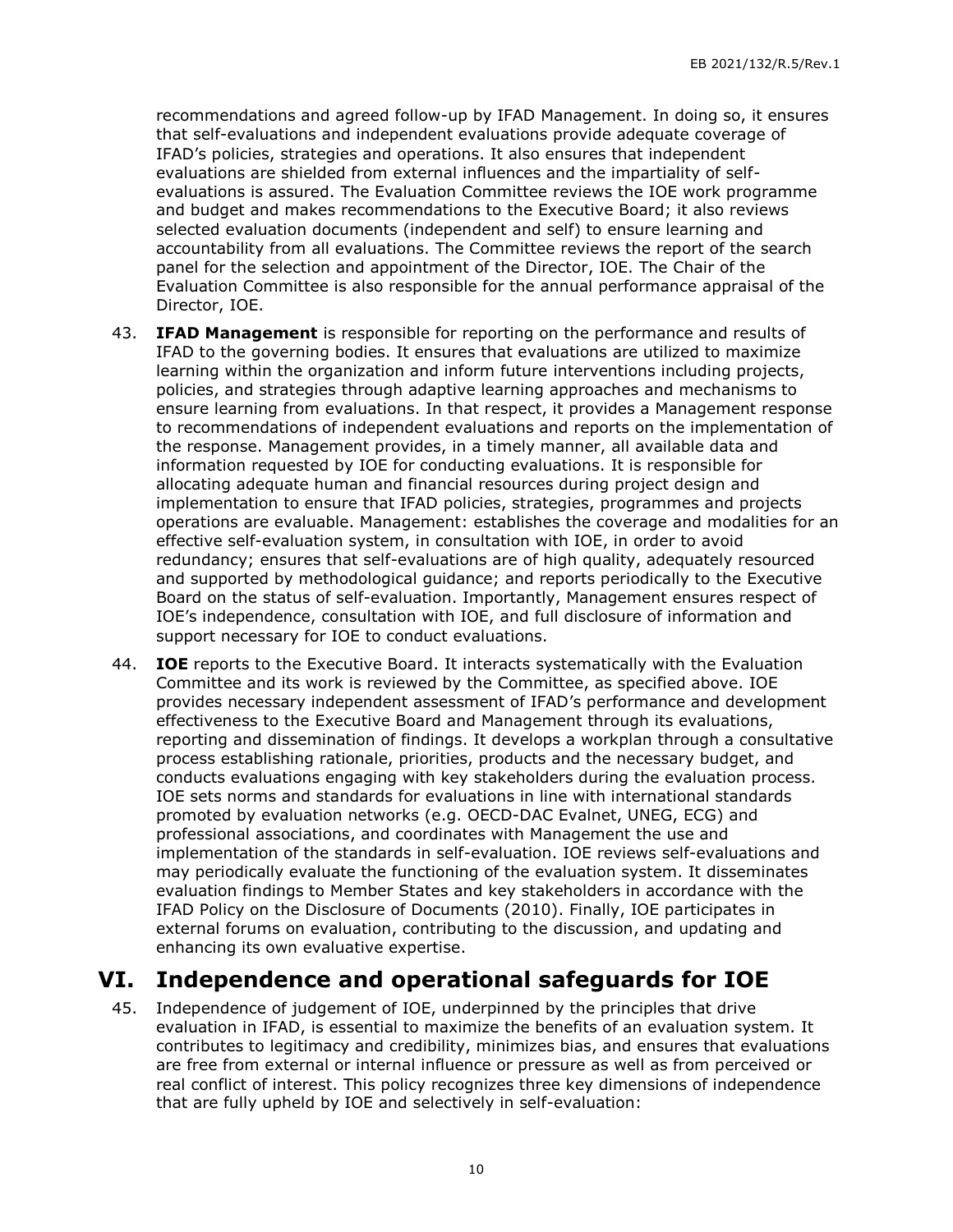- 46. **Behavioural independence** is the ability to produce candid, uncompromising and objective evaluations. Behavioural independence requires professional integrity and ethics, an ability to defend positions based on evidence, and a lack of bias.
- 47. **Avoidance of conflict of interest** aims to ensure that prior, current and potential future professional and personal relationships and considerations do not influence evaluators' judgements or create the appearance of lack of objectivity.
- 48. **Organizational/structural independence** is particularly important to ensure that the process for conducting evaluations is not influenced by the decision makers responsible for the products and processes being evaluated and is protected from outside interference. It also allows IOE to define its own work programmes, design its own processes, reach its own decisions, define products, disseminate findings, and administer resources without interference, as further explained in paragraph 50. While IOE remains an integral part of IFAD, and IOE staff are IFAD staff members subject to the same staff rules and policies, this policy spells out the specific processes and mechanisms in place to protect IOE's independence.
- 49. In order to protect the independence of IOE, IFAD has in place a number of processes $11$  (see also annexes):
- 50. **IOE work programme and budget**. IOE prepares its work programme informed by discussions with the Board and other stakeholders, including IFAD Management, to maximize its usefulness. The annual programme is reviewed by the Evaluation Committee and approved by the Executive Board. The budget is reviewed by the Audit Committee and the Executive Board and recommended for approval to the Governing Council.
- 51. **Conduct of evaluations, reporting and disclosure**. The responsibility for the conduct of independent evaluations rests exclusively with IOE. IOE actively engages with key partners, including IFAD Management, at the main stages of the evaluation process and pays attention to the learning loop on evaluation findings and recommendations. IFAD Management ensures that IOE has access to any source of information or documents within the organization and the projects that it supports. IFAD Management actively cooperates in independent evaluation processes managed by IOE.
- 52. Before issuing a report, IOE shares it with IFAD Management and, whenever applicable, with the concerned country authorities, cofinanciers and key stakeholders (as appropriate) in order to check and obtain comments on facts and accuracy. Draft reports are revised to correct factual errors or inaccuracies pointed out during the discussion process. Reports may also incorporate, by means of a note in the report, judgements that differ from those of the evaluation team. Comments not incorporated in the final evaluation report can be provided separately and included as an appendix to the report.
- 53. The Director, IOE has the authority to issue and publish final evaluation reports without prior clearance from anyone outside IOE.

54. IOE presents selected evaluation reports to the Evaluation Committee and the Executive Board, following their guidance. The Director and staff of IOE have the authority to communicate and interact directly with members of the Executive Board, with in-country partners, and with others outside the Fund, as appropriate for the undertaking of evaluations.

<sup>11</sup> These processes are covered in this policy in order to embed the concept of the independence of judgement of IOE, in line with the UNEG and ECG standards/guidance for policies.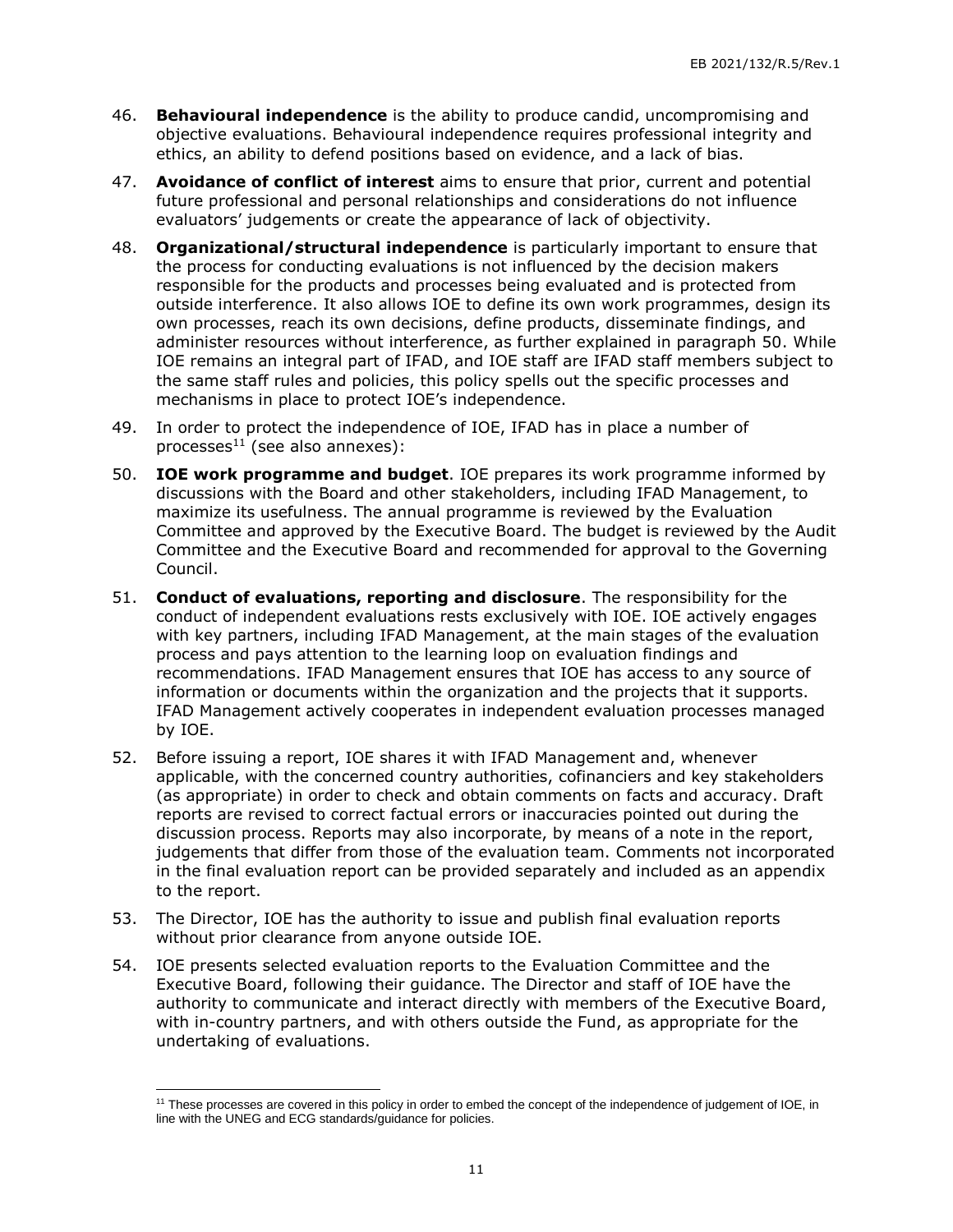- 55. Final evaluation reports are disclosed to the public at large. IOE maintains a dedicated web page and engages in communication activities (reports, briefs, blogs, videos, podcasts, social media, in-person and virtual events, and press releases) without requiring external clearance. IOE can draw on the expertise and network of IFAD's Communications Division.
- 56. **Selection, appointment, dismissal and performance assessment of the Director, IOE**. In light of the importance of the independence of IOE, the selection and appointment of the Director, IOE is the responsibility of the Executive Board. The Director, IOE is selected for a single, non-renewable period of six years, with terms equivalent to D-2 rank positions at IFAD. The recruitment process for the Director starts at least six months before the expiration of the incumbent Director's contract or upon receipt of the incumbent's resignation, whichever is earlier. The Director, IOE is not eligible for other staff positions in IFAD upon the completion of the term. The Chair of the Evaluation Committee is responsible for the annual review of the performance of the Director, IOE. The Executive Board has the sole authority to terminate the appointment of the Director, IOE. The detailed procedures for the selection, appointment, and termination of the Director, IOE are presented in annex I.
- 57. If the position of Director falls vacant, the Deputy Director will serve as ad interim Director. The ad interim Director is vested with the delegated authorities of the Director until the new Director officially takes up her/his appointment. Should the Deputy Director not be available to serve, the Evaluation Committee Chair, in consultation with the President, will appoint one of the senior Evaluation Officers to serve as temporary ad interim Director, with the same vested authorities as mentioned above. If a longer-term period of ad interim functions is foreseen or required, the ad interim Director will be identified and appointed by the Evaluation Committee Chair.
- 58. **IOE staff and consultants**. Subject to the budgetary appropriations approved by the Governing Council and the work programme approved by the Executive Board, the Director, IOE determines the size, and organizes and directs the workforce of IOE. If required, the Director, IOE will recommend the location of IOE positions outside headquarters in consultation with the President of IFAD, for approval by the Executive Board. The Director, IOE has delegated authority to make personnel and operational decisions concerning IOE staff and consultants in accordance with the provisions contained in this policy as well as other applicable IFAD rules covering human resources. The Director, IOE and IFAD Management encourage voluntary staff exchanges to foster cross-fertilization of knowledge.
- 59. IOE staff are IFAD staff and subject to IFAD staff rules, policies and procedures. IOE staff are entitled to seek employment in other units of IFAD. The Director, IOE is responsible for assessing the performance of IOE staff in accordance with the applicable performance procedures and for recommending their promotion, if applicable, in line with IFAD-applicable rules and procedures. Performance shall be rated as per IFAD standard procedures. Termination of appointment of IOE staff, for any reason, follows standard IFAD rules and procedures and the decision rests with the President – with the exception of the Director, which will be done in accordance with the procedures stated in this policy. To protect independence, the appointment of IOE staff follows specific procedures, presented in annex II, following consolidated practices at IFAD.
- 60. The Director, IOE is authorized to engage the services of consultants and other vendors deemed necessary for the performance of IOE functions, following IFAD rules. IOE has the autonomy to formulate the terms of reference for consultants, identify the most suitable consultants, and supervise their work.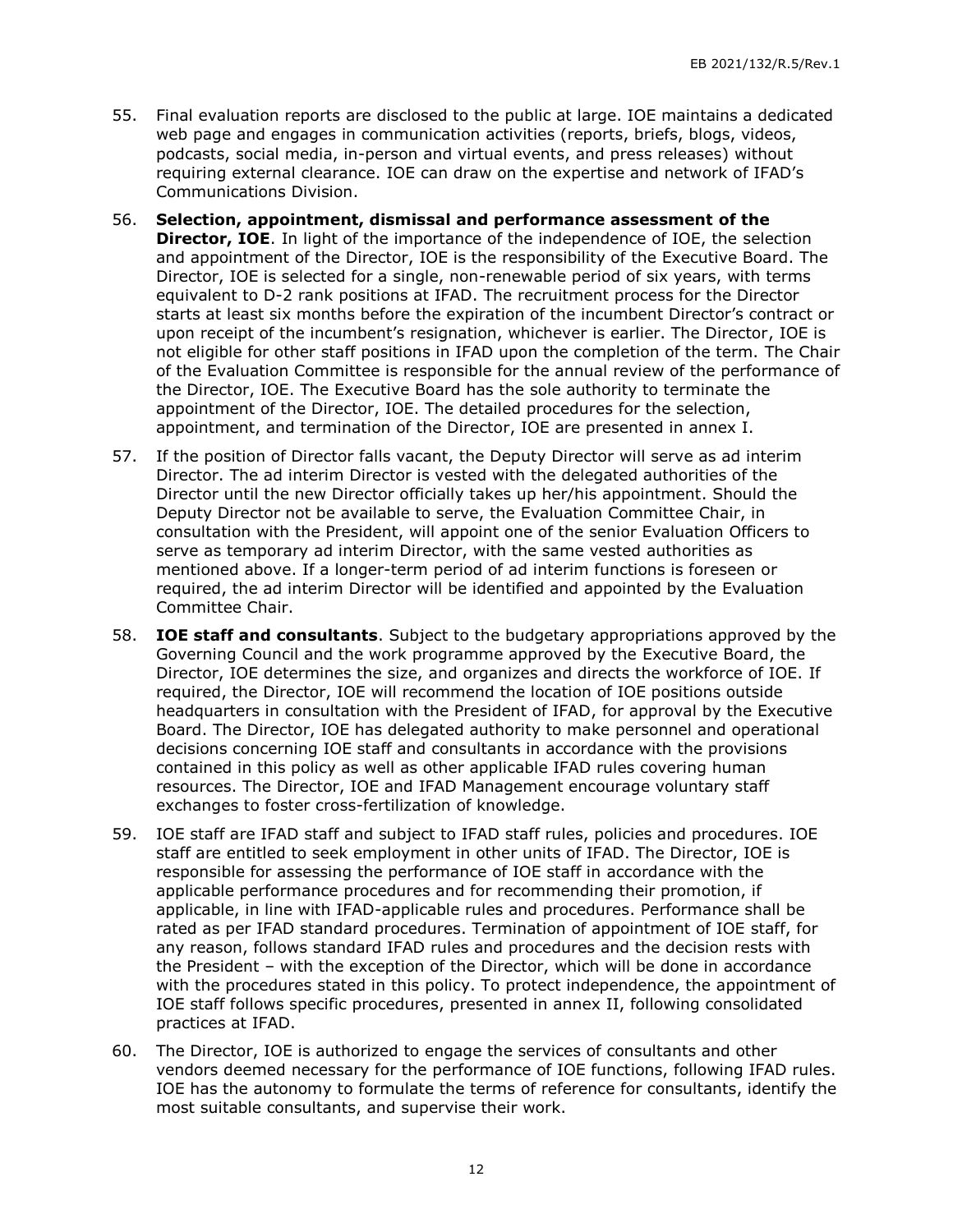- 61. **Audit and investigation**. IOE abides by IFAD's accounting and auditing standards. IOE's budget and expenditure are included in the regular annual external audit of IFAD's accounts. For any specific audit of IOE proposed by Management, Management consults with the Evaluation Committee, which, in consultation with the Chair of the Audit Committee, may agree to the proposed audit, veto the proposed audit or prescribe an external audit in lieu of an audit undertaken by the Office of Audit and Oversight. The President has the right to appeal to the Executive Board if Management's proposal is rejected.
- 62. The Director and staff of IOE are held to the same integrity standards and conduct as all other IFAD staff, and subject to misconduct investigations if the need arises. The President has the authority to initiate investigations through the Office of Audit and Oversight of the activities or conduct of the Director, IOE, with the investigation results considered by the Executive Board, who will make the final decision on whether a disciplinary measure will be imposed. Unless otherwise decided by the Executive Board, the determination of the disciplinary measure to be imposed rests with the President, with the exception of dismissal and summary dismissal, which is decided by the Executive Board. Investigations against the conduct and activities of all other IOE staff are initiated and conducted in accordance with the applicable rules and procedures for IFAD staff, including the recommendation by the Sanctions Committee and final decision by the President.

## **VII. Continuous improvement of evaluation function**

<span id="page-15-0"></span>63. IFAD is committed to strengthening its evaluation function. Periodic reviews of selfevaluations are conducted by Management, and of independent evaluations by IOE, in consultation with the Evaluation Committee. An external review of the implementation of the evaluation policy is conducted every seven years. As recommended by the Committee and approved by the Board, the external review of the IFAD evaluation function may be conducted by peers (e.g. ECG and UNEG) and/or through an independent external arrangement.

## **VIII. Implementation of the policy**

<span id="page-15-1"></span>64. The implementation of the policy will be supported by the preparation of a multi-year IOE evaluation strategy and, for self-evaluation, through a revised DEF. A revised evaluation manual will establish key guidelines for methods and processes that directly shape the way evaluation work is conducted. The revised evaluation manual will encompass evaluation issues and processes institution-wide (not only IOE-specific), reflect the revised evaluation policy, products, processes and methods, results and performance initiatives, harmonization agreement and the new results framework. The manual will cover all products identified in the list of IOE evaluation products and self-evaluation products. Clarity, simplicity and a culture of collaboration will be guiding objectives. Coordinated by IOE, IOE and Management will revise the evaluation manual in a collaborative manner.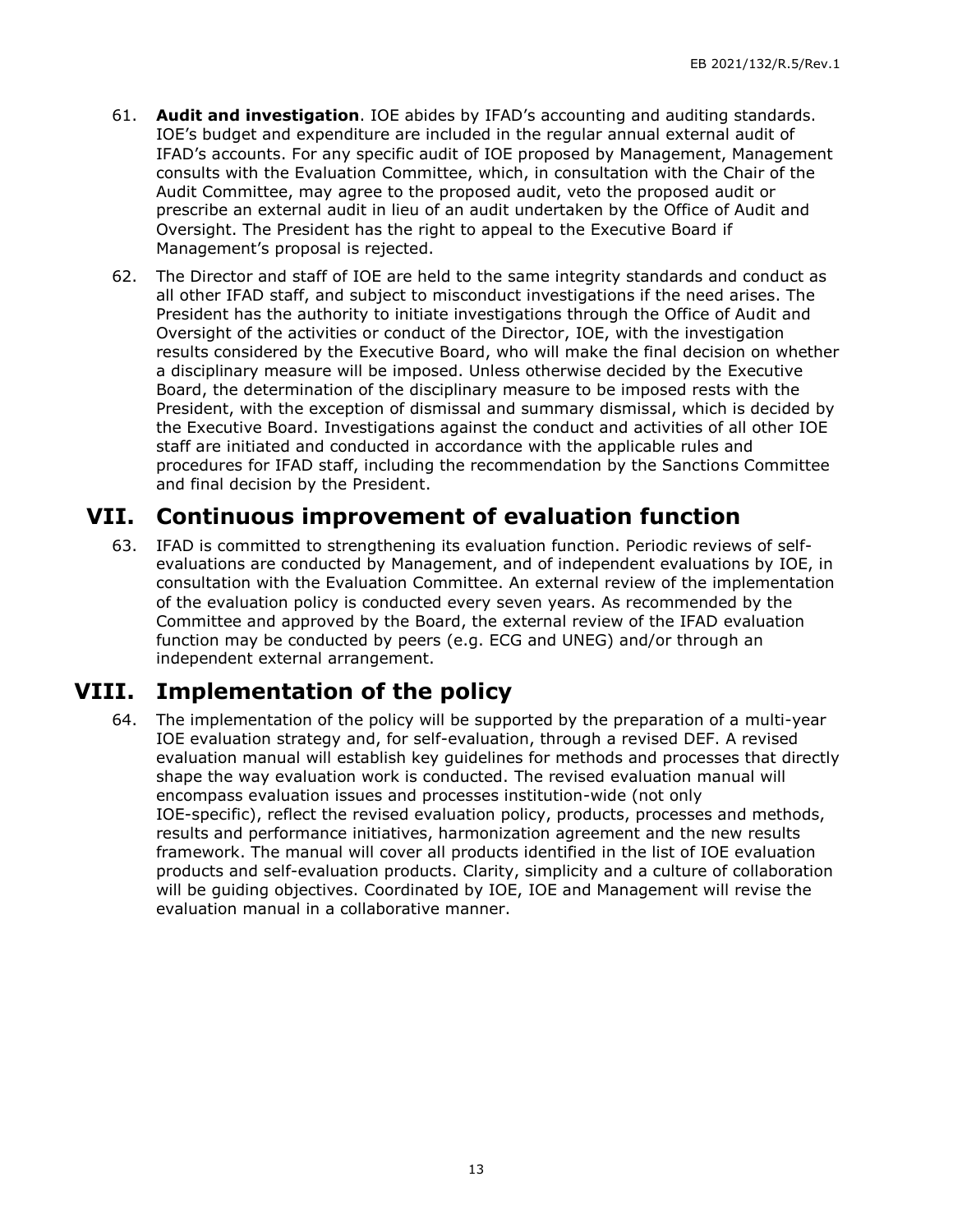# **Detailed procedures to select, appoint and dismiss the Director, IOE**

## **A. Selection and appointment of the Director, IOE**

- 1. The selection process is led by a search panel consisting of three Executive Board members who, for the duration of the search panel process are neither members of the Evaluation Committee nor serving as Convenors of their respective Lists and/or sub-Lists (one each from Lists A, B and C and nominated by the Convenors of the respective Lists), and two independent experts identified by the Evaluation Committee with recognized evaluation experience (at least one of whom would have experience managing an independent evaluation department). A representative of IFAD's Senior Management participates in the panel as a non-voting member. The Executive Board search panel members choose a chairperson who is not one of the independent experts nor the Management representative.
- 2. IFAD Management provides administrative and legal support and advice to the search panel. Such support and the recruitment process and procedures are consistent with established IFAD policies, rules and procedures to the extent that they are not superseded by the provisions of the evaluation policy.
- 3. The search panel develops the position description and ensures that the position is advertised. A professional headhunting firm may be engaged to help ensure that a number of well-qualified candidates are provided to the panel. The search panel decides whether to engage a professional headhunting firm and approves the selection of the firm.
- 4. From the applicants obtained either through advertising or a professional headhunting firm or both, the search panel draws up a shortlist of candidates, interviews and assesses them, and ranks them in order of merit.
- 5. The search panel requests the Human Resources Division to verify that the academic and professional credentials of those candidates shortlisted for further consideration are valid before proceeding with its assessment of the shortlisted candidates. Subject to their agreement, personal and professional references of shortlisted candidates are checked at this stage by the Human Resources Division or the professional headhunting firm at the search panel's direction. Otherwise, the search panel requests the Human Resources Division or the professional headhunting firm to carry out reference checks after the search panel has identified its preferred candidate, with the results made available to the search panel before it completes its work.
- 6. After the search panel completes its work, the chairperson of the panel consults with the IFAD President to obtain her/his views with respect to the recommendations of the search panel.
- 7. The search panel then prepares a report on its work, which the chairperson of the search panel presents to a special/dedicated session of the Evaluation Committee. This report clearly mentions the views of the President with respect to the suitability of the recommended candidates, the order in which they are ranked, and any other concern the President may have about the candidates. Thereafter, the Evaluation Committee endeavours to arrive at a consensus on the ranking of candidates in order to present in the Committee's report to the Executive Board, as far as possible, the consensus views of Committee members. In the event the Evaluation Committee cannot reach a consensus, it provides, along with the list of candidates, a report setting out the different views expressed in the Committee and an explanation of why it has been unable to reach agreement or, if it deems none of the candidates qualified, why the search process should be restarted. This report, approved by all participating Committee members, constitutes the official record of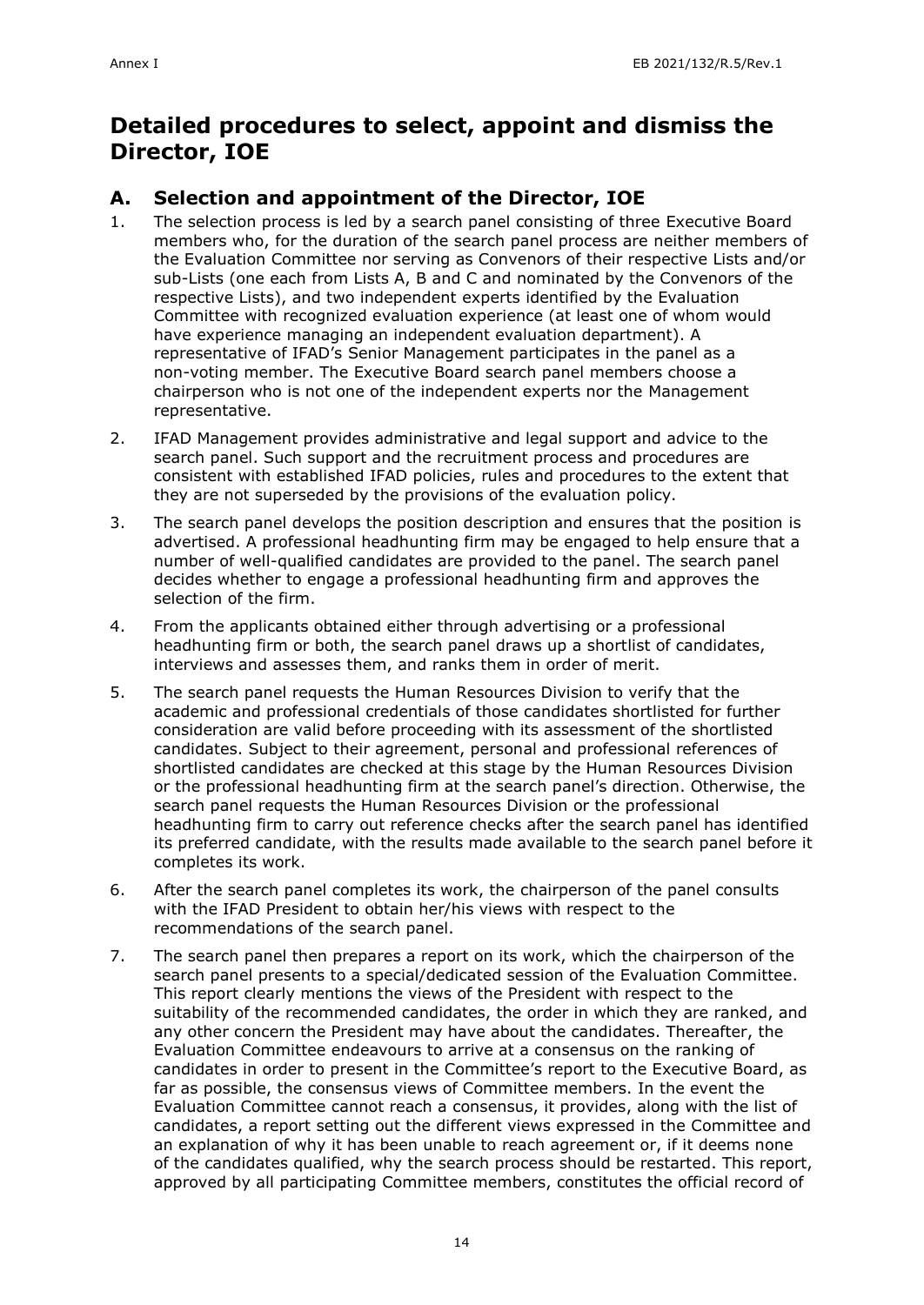the Committee's meeting. Reporting to the Board on this matter shall be governed by rule 2.3 of the Terms of Reference and Rules of Procedure of the Evaluation Committee. For the purposes of the Evaluation Committee meeting(s) dedicated to consideration of the search panel's report, rule 2.5 of the Terms of Reference and Rules of Procedure of the Evaluation Committee is suspended.

- 8. The Executive Board deliberates on the suitability of the candidates submitted by the Evaluation Committee taking into due account the President's views. The Executive Board may decide to endorse the recommendation of the Evaluation Committee, select a different candidate from among those proposed by the Evaluation Committee, or request the Evaluation Committee to restart the search process in case it concludes that none of the candidates are suitably qualified.
- 9. After the Executive Board has taken a decision on the candidate to select as Director, IOE, the President or his/her representative makes an employment offer to the candidate and the President will make the formal appointment.
- 10. In the process of recruiting and selecting the Director, IOE, search panel members must avoid any situation that poses an actual conflict or the potential for or the appearance of a conflict between their individual interests and the performance of their official duties. Considerations for identifying and handling conflicts of interest are set out in section C below.

#### **B. Grounds and procedures for termination of appointment of the Director, IOE**

- 11. The Executive Board may terminate the appointment of the Director, IOE on one of the following grounds, which, in the case of a staff member of IFAD would warrant the staff member's termination of appointment:
	- (i) Dismissal or summary dismissal, in case of serious unsatisfactory conduct;
	- (ii) Abandonment of position, including not taking up the position or has not taken up the position to which s/he is assigned;
	- (iii) Under-performance;
	- (iv) Incapacity to perform his/her duties for health reasons;
	- (v) Exceptionally and for unforeseen and justified circumstances, such as convincing evidence of sexual harassment, sexual exploitation and abuse, the discovery of unknown facts, the provision of misleading or untruthful information by the candidate after the letter of appointment has been signed and before the staff reports to duty; and
	- (vi) If the Director, IOE is no longer a national of a Member of the Fund.
- 12. In any event, termination of appointment would entail written documentation containing due notice about the reasons of the termination and provide the applicable notice period – with the exception of summary dismissal.
- 13. Unless specifically decided otherwise, IFAD will use the termination of appointment rules, regulations and procedures applicable to the staff of IFAD.
- 14. The recommendation for termination of appointment is made to the Executive Board by the Evaluation Committee, after hearing the person concerned and seeking the advice of the President on the legal, administrative and other relevant aspects of the matter.
- 15. The decision taken by the Executive Board is duly communicated by the President to the Director, IOE.
- 16. Normal IFAD procedures are followed for any misconduct investigations related to the Director, IOE with the results considered and decided by the Executive Board. Following the Executive Board decision, and unless otherwise decided by the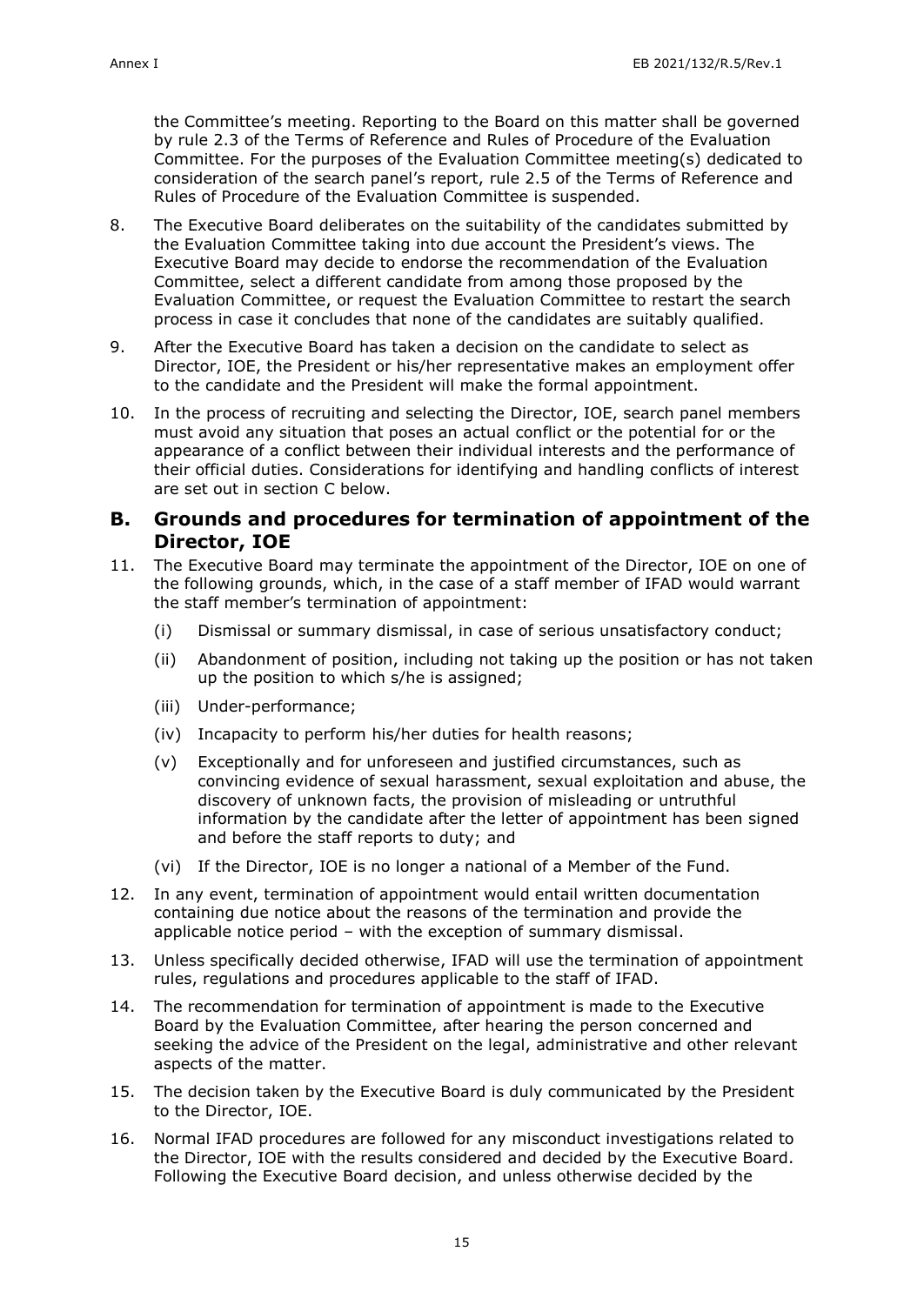Executive Board, the President determines the appropriate disciplinary measures, if any, in line with the applicable rules and procedures followed for all other IFAD staff, with the exception of dismissal and summary dismissal, which is decided by the Executive Board.

#### **C. Considerations for identifying and handling conflicts of interest in the selection of the Director, IOE**

- 17. An actual conflict of interest involves a conflict between a search panel member's official duties as part of the recruitment and selection process and his/her individual interests that could improperly influence the performance of those official duties. A potential or apparent conflict of interest arises when it could reasonably be perceived that a search panel member's individual interests could improperly influence the performance of his/her official duties, even if this is not, in fact, the case.
- 18. Specifically, search panel members shall avoid any action which might result in, or create the potential for or the appearance of:
	- (i) Giving unwarranted preferential or prejudicial treatment to any organization or person;
	- (ii) Impeding the efficiency of the recruitment and selection process;
	- (iii) Losing independence or impartiality of action;
	- (iv) Affecting adversely the confidence of member countries or the public in the integrity of IFAD.
- 19. If an actual, potential, or apparent conflict arises, the search panel member shall promptly withdraw from participation in the recruitment and selection process and communicate in writing to the three List Convenors and the chair of the search panel. In this communication, the search panel member shall set out the actual, potential, or apparent conflict of interest and seek the List Convenors' determination as to whether he/she should recuse himself/herself from the recruitment and selection process.
- 20. If the Convenors determine that an actual conflict of interest exists, the search panel member shall continue such recusal. If the Convenors determine that a potential or apparent conflict of interest exists, such recusal shall be required where necessary in the interests of IFAD. If necessary, a replacement for the search panel member who has withdrawn shall be nominated by the appropriate List(s) or, if the recused member was an independent external expert, the Evaluation Committee will select a new independent expert.
- 21. Any member of the search panel may also communicate in writing to the Convenors and chair of the search panel if he/she believes that another member of the search panel should recuse himself/herself because of an actual, potential, or apparent conflict of interest. Following consultation with the search panel member concerned, the procedure set out in paragraph 20 above will be followed.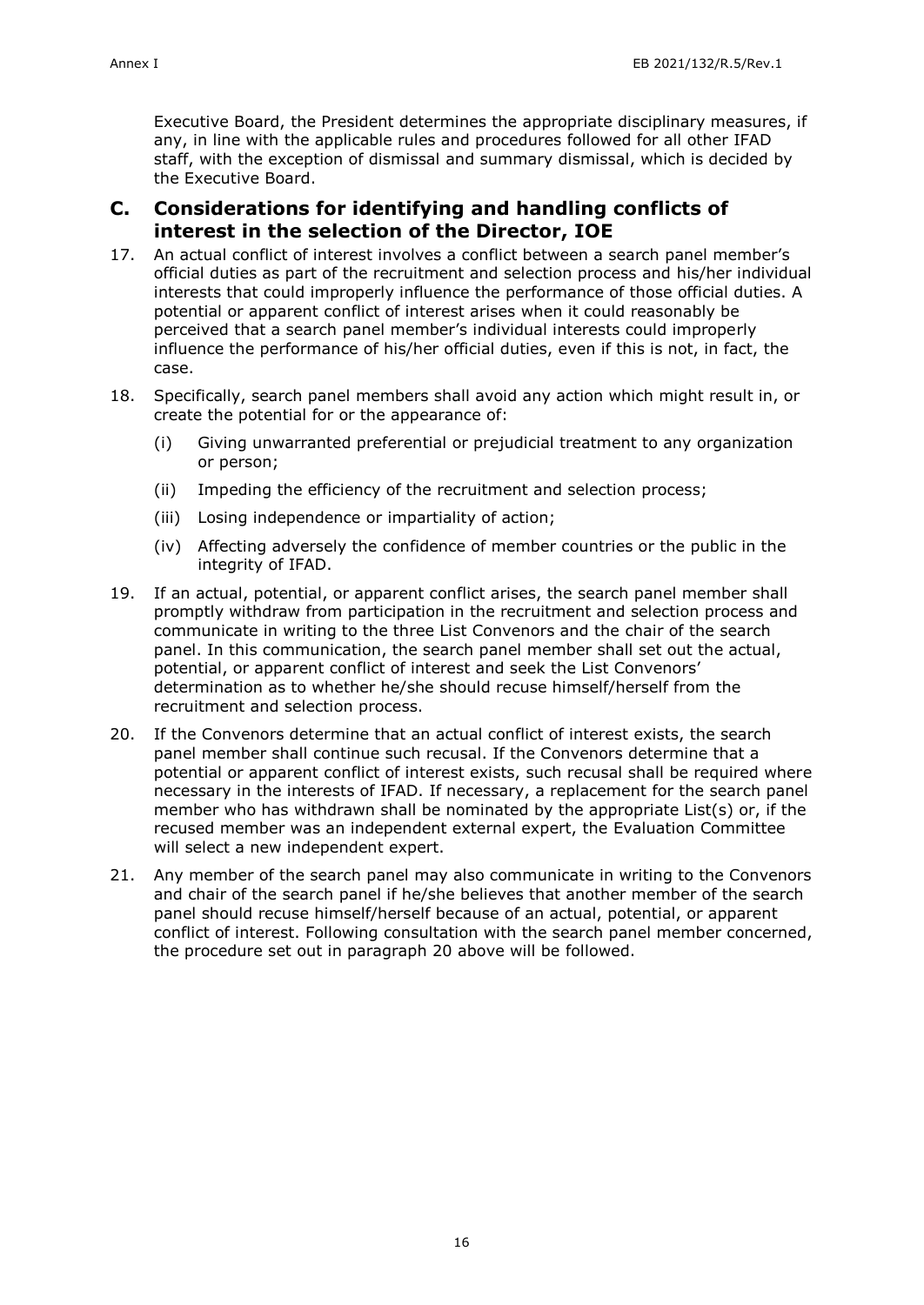## **Specific procedures for the hiring of IOE staff members**

- 1. For the appointment of IOE staff (except the Deputy Director):
	- a) The interview panel is chaired by the IOE Deputy Director or another IOE senior staff member (non-voting) chair. In addition to the chair, the panel includes the following members: (i) a representative from Management; (ii) a representative from the Human Resources Division; (iii) a representative from IOE (hiring manager); (iv) an external evaluation expert (only for professional staff recruitment); and (v) a representative of the staff association (as a nonvoting observer).
	- b) Before the report of the interview panel is forwarded to the Director, IOE, the President establishes a due diligence board tasked to ensure that the appointment process has adequately followed the procedures laid down in this evaluation policy as well as applicable IFAD rules and procedures. The due diligence process is restricted to ensuring that the required rules have been followed in the key steps of the recruitment process.
	- c) Except in such cases where the outcome of the due diligence process requires remedial measures, the Director, IOE takes a decision on the recommendation of the interview panel and conveys the same to the President who accordingly instructs the Director, Human Resources Division, to extend an offer of appointment.
- 2. For the appointment of the Deputy Director, IOE, the same provisions apply as for all IOE staff outlined in the paragraph above, with the following adjustments:
	- a) In consultation with the Director, Human Resources Division, the Director, IOE selects a recognized external evaluation expert to chair the IOE interview panel.
	- b) There is no IOE representative in the panel.
	- c) Before taking his/her decision, the Director, IOE consults with the President and, at his/her discretion, with any member of Management, to seek their views on the shortlisted candidates.